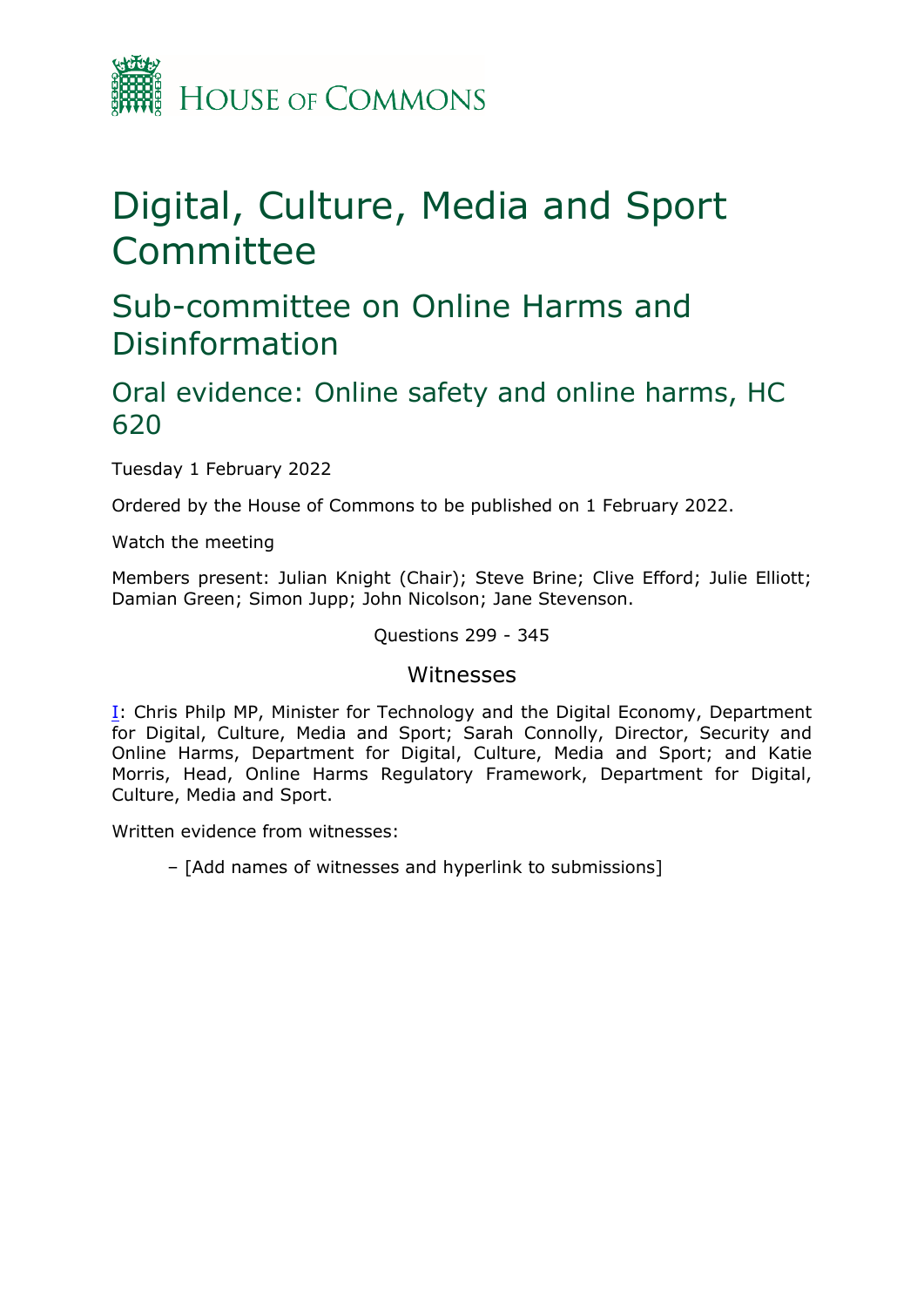

### <span id="page-1-0"></span>Examination of witnesses

Witnesses: Chris Philp MP, Sarah Connolly and Katie Morris.

Q299 **Chair:** This is the Digital, Culture, Media and Sport Select Committee and this is our second panel, which looks specifically at online safety and online harms. We are still joined by Chris Philp, Minister, and Sarah Connolly, but we are also now joined by Katie Morris, the head of Online Harms Regulatory Framework at the DCMS. Katie, hello, thank you very much for joining us this morning.

Minister Philp, you have been in situ now for nearly half a year, and you have had this huge piece of legislation, getting bigger almost by the minute. What do you think is the biggest challenge you are facing and where have you been able to challenge? What do you think you have changed in the Bill before the House during your time so far in the hot seat.

*Chris Philp:* Thank you. It feels like a lot longer than four and a half months, if I am allowed to say that. The legislation we are discussing, the Online Safety Bill, is a genuinely ground-breaking and world-leading piece of legislation designed to make sure that the United Kingdom is the safest place to be online anywhere in the world. I do not think any other country has tentative legislation yet of the scope, the breadth and the impact of the legislation that we are discussing this morning.

It has been quite a long time in gestation. It has passed through the hands of a number of Ministers prior to the publication of the draft Bill in May last year. It has benefited from quite extensive parliamentary prelegislative scrutiny. I would just like to take the opportunity to particularly thank this Committee and you, as Chair of the Committee, for the work that you have done in scrutinising this piece of legislation, and for the report you published a couple of weeks ago, which, as you can imagine, we have been reading very carefully and digesting.

I want to say that when we present an updated Bill, which we intend to do relatively shortly—so in the current Session—by which I mean the next small number of months, it will be significantly updated compared with the draft Bill that was tabled in May last year. The updates that will be going in there derive almost entirely from the work that has been done by Members of Parliament, including on this Committee.

There is clearly a huge reservoir of expertise and knowledge in the House, on both sides of the House, and I have been very anxious to make sure that we absorb, take on board and act on the suggestions and recommendations made by Members. I think that this Bill will be a lot stronger as a result. It is one of those Bills that is critically important for our constituents and, thankfully, it is one that is not really party political. Obviously, there will be different views on different elements of it but it is not really ideological. It is a Bill that I think all of us have the same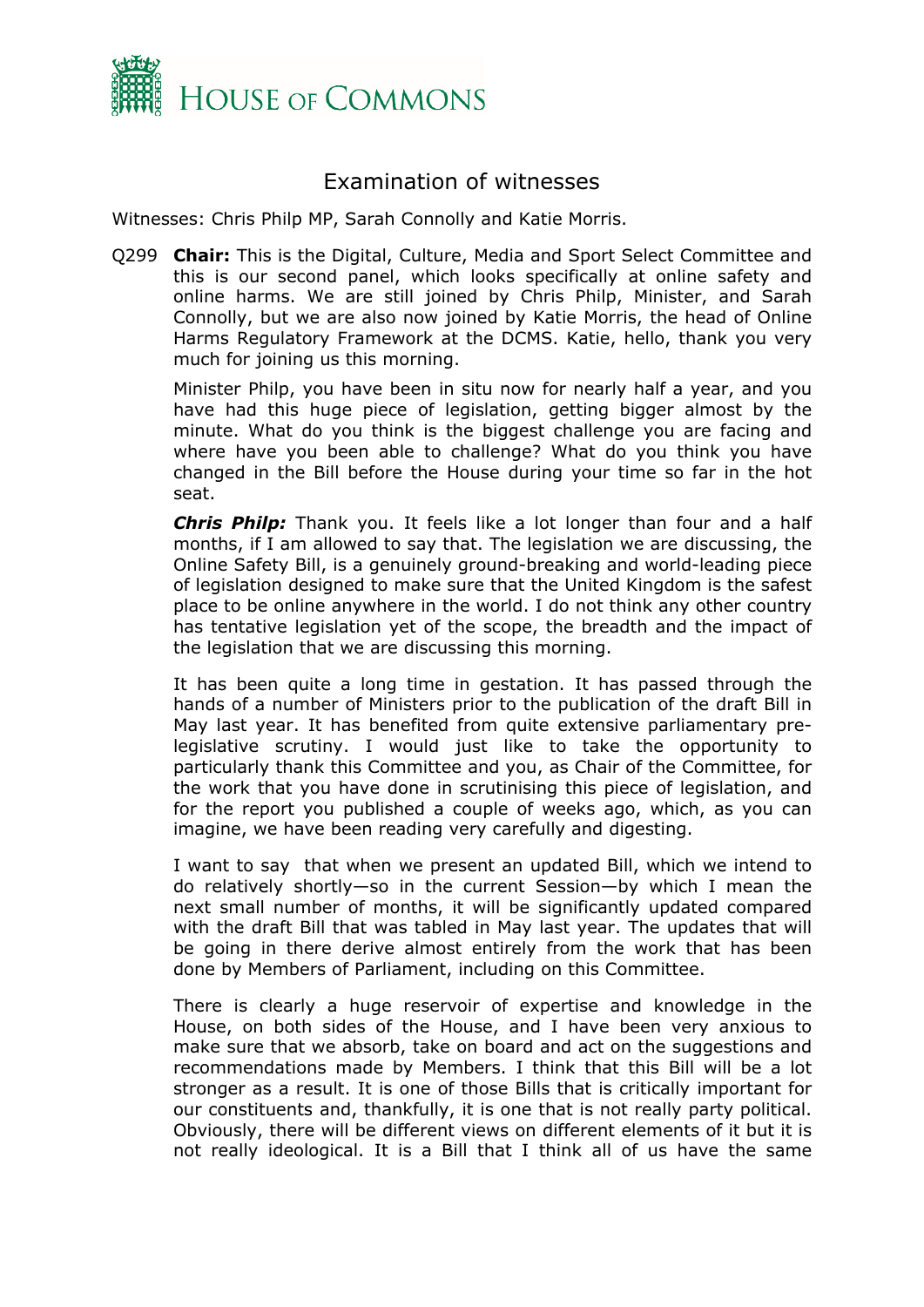

objective. We may have slightly different ideas about how to accomplish them but I think all of us, regardless of party, have the same objectives.

I hope it is going to be a Bill that unites the House. It is something that Parliament as a whole can be proud of. It is in that spirit we are going to be taking forward.

Q300 **Chair:** What in our report do you think will unite Parliament?

*Chris Philp:* Well, there are many good proposals that have been brought forward in the report. I am in a slightly awkward position, because obviously we only received your report a couple of weeks ago and we have not completely finalised or fixed all the changes that are going to get made, and where we are fairly sure that we are going to make changes, we have not announced them publicly. There are a number of areas where I can give some hints about direction of travel but I cannot make firm—

**Chair:** Hint away, Minister.

*Chris Philp:* Having said that, I think there are comments made by both Committees that we have listened to very carefully—for example, concerning the need to be very clear about the kinds of illegal activity and harm that we would want to make absolutely sure are prevented. We have heard the messages about the need for Ofcom to have proper powers to gather information and to properly enforce, and we have heard the messages around things like fraud where there seems to be a very widespread consensus that more needs to be done.

As I say, I cannot pre-announce policy but I can say that we have heard the Committee's messages very clearly in those areas.

Q301 **Chair:** What about legal but harmful content? What are your thoughts on that?

*Chris Philp:* The legal but harmful content is the most difficult area of the Bill. The stuff that we discussed with John a second ago is straight up illegal. I think there is absolute unanimity that the Bill's position on that is the right position: if it is illegal offline it is illegal online and there should be a duty on social media firms to stop it happening. There is agreement on that.

In relation to content that is legal but harmful to children, I think again there is broad unanimity that there should be a duty on social media firms used by children, or significantly used by children, to take action to prevent that harm from occurring. Therefore, I think there is agreement in that area as well.

Legal but harmful is the most difficult area because, by definition, the content being proposed or being produced and disseminated is not content that Parliament has legislated to make illegal. Parliament has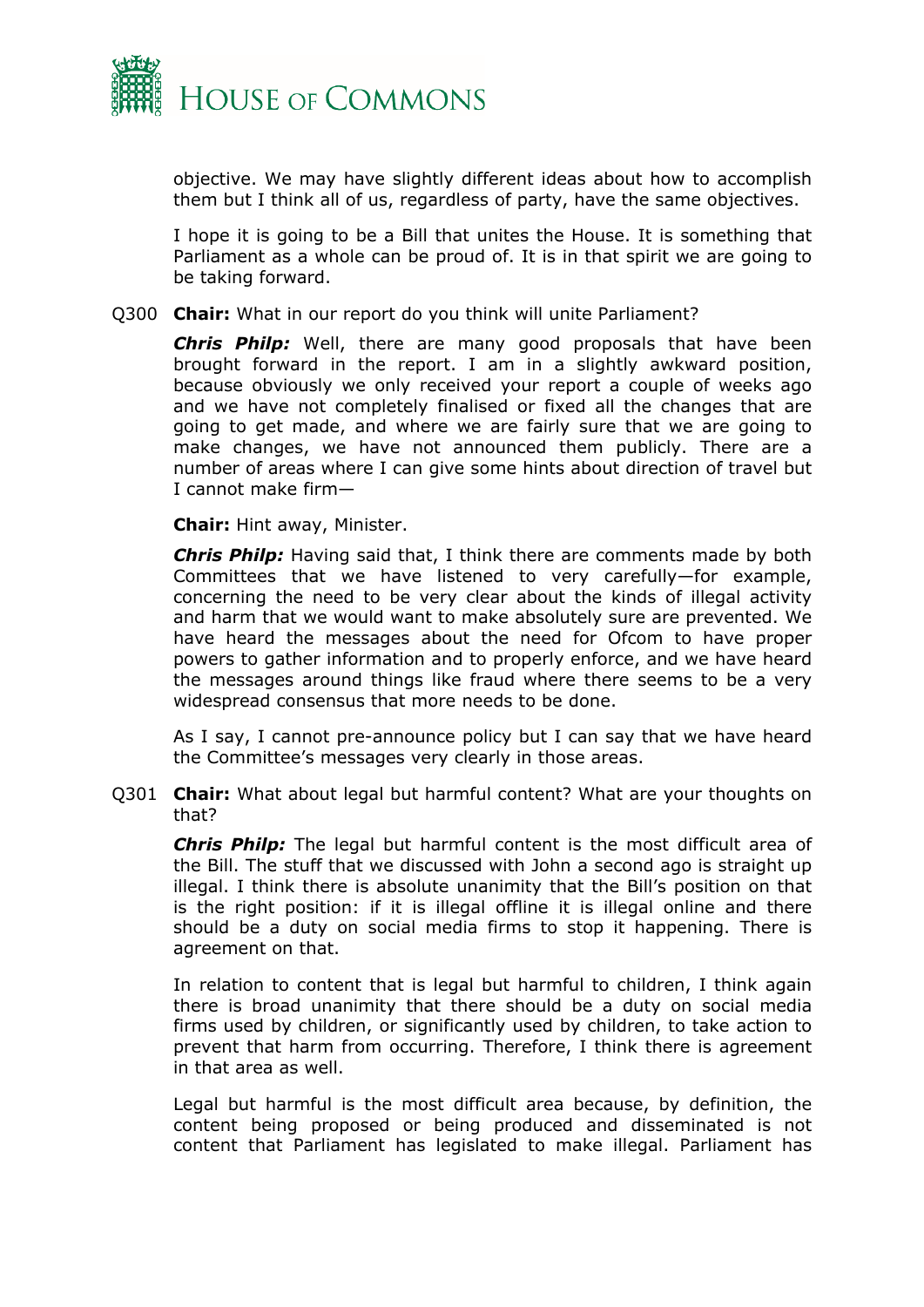

made a choice not to make it illegal and if you saw this stuff offline there would be no legal consequence.

I would say that there are some Law Commission recommendations, which the Committee will be aware of, where the proposals tighten up a number of existing communication-based offences that we are considering very carefully—those are essentially criminal matters—and that clarify the boundary between what is legal and what is illegal. I think those Law Commission recommendations do help because it just makes clearer and better defines where that legal versus illegal boundary is.

On the stuff that might remain legal, people have expressed a variety of views and there was debate around this. On the one hand people say, "If it is legal just let people say whatever they want regardless of what harm they may cause others," whereas other people say, "Well, even if it is legal, you should none the less have regard to whether it causes harm and even prevent it in some cases."

Q302 **Chair:** What is the case, Minister, for deepfake pornography being acceptable? At the moment it is legal but it is undoubtedly harmful.

*Chris Philp:* That is a very good question. In relation to the question on deepfake pornography in particular, I make a couple of points. First of all, there are some existing criminal offences that are likely to cover many forms of deepfake pornography, which Sarah will talk us through in a moment. There are two pieces of legislation.

Secondly, one of the recommendations from the Law Commission relates to harm-based communications and the proposed offence—well actually, in law at the moment under the Malicious Communications Act 1988, if the sender's purpose is to cause distress or anxiety, it will be caught by the Malicious Communications Act 1988. The 2003 Act, which may be the one Sarah refers to, criminalises sending via public electronic communication networks a message that is grossly offensive or indecent.

Many of the deepfake cases one comes across would be criminal under the existing law and certainly criminal under the proposed law. The proposed law changes the definition to "intended to cause harm to a likely audience" and harm is defined as "including psychological harm amounting to at least serious distress". At a simple level, I would say deepfakes would be criminalised under those existing and proposed pieces of legislation.

Q303 **Chair:** The key word in that description was "some", Minister, so there are many aspects of this that will not be criminalised under current legislation. The question is: if you are criminally liable for the deepfake pornography now, why isn't it being prosecuted?

What I would say as we go forward, as this expands, is that not all aspects of this are illegal under current legislation. That is correct, isn't it, Sarah?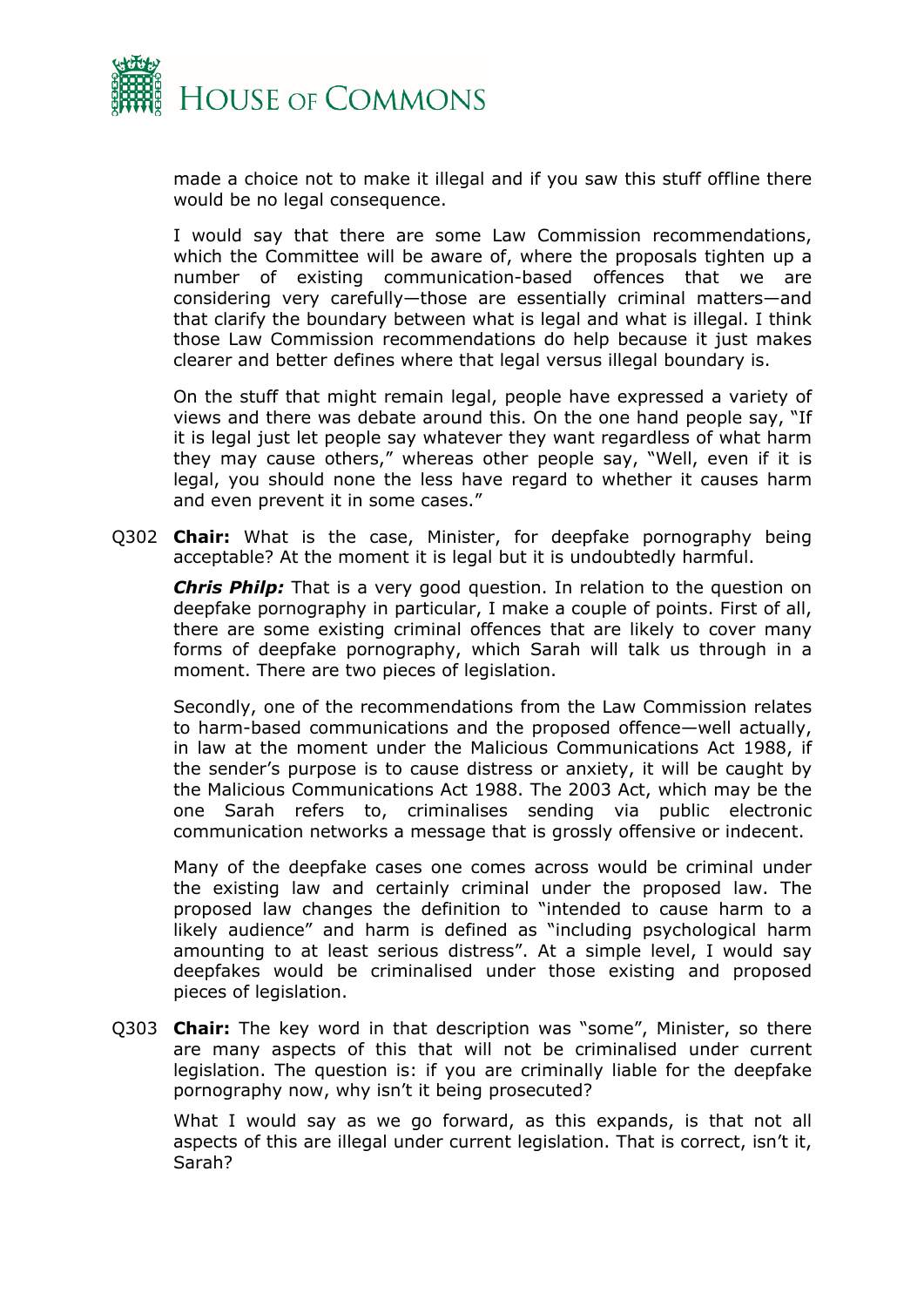

*Sarah Connolly:* It is correct. As the Minister said, there are bits of legislation on the statute books that criminalise some of this. The Minister mentioned the Criminal Justice and Courts Act. There are others. However, you are also absolutely correct that there is not one piece of legislation that blanket criminalises deepfake pornography.

As the Minister mentioned, there are proposals being worked through by the Law Commission at the moment. Those proposals should result in a report reasonably soon—I think spring is the target. That will take a look obviously at the totality of the law and where there are gaps and, if there are gaps, make recommendations.

*Chris Philp:* It is important to say that, even under the law as it stands, before you even introduce the new Law Commission proposed offence, the law as it stands—it is worth just spelling out what the Malicious Communications Act 1988 says—criminalises the sending of communications that are indecent, grossly offensive, a threat, or false, because of course deepfake is false, to another person where the sender's purpose is to cause distress or anxiety to the recipient or to another person.

I would say any deepfake pornography particularly, at face value, would meet that test because it is—

Q304 **Chair:** Minister, only if it is disseminated as a means probably for embarrassment. I will give you an example where that would not be the case. There are websites available right now that are offering users the opportunity to create their own deepfake pornography using images of friends or acquaintances—a sort of build your own, DIY, kit of deepfake pornography. That is something that I do not see is within the scope of the Malicious Communications Act but looks like something that is deeply harmful, even if it is not widely disseminated, as a act of deepfake pornography. Do you get my point on this?

*Chris Philp:* Yes, I do. The current offence criminalises the sending of communications, so the act of making it alone may not be criminalised currently. On my reading of the Malicious Communications Act 1988, if you sent it to anyone, even one person and even if that person was not the subject because it is the recipient or another person, that would be criminal. On a casual reading of the Act, the act of making it is not criminal under that particular clause, the act of sending it to anyone would be.

**Chair:** I do have a few more questions but I will bring Julie Elliott in.

Q305 **Julie Elliott:** I want to come in on the Malicious Communications Act because this is an Act that has been used extensively about aggression towards Members of Parliament, particularly women Members of Parliament. Proving distress, which is what you have read out, is 50/50 at most. How do you prove distress? I am not convinced the Malicious Communications Act in practice is operating in a way that should catch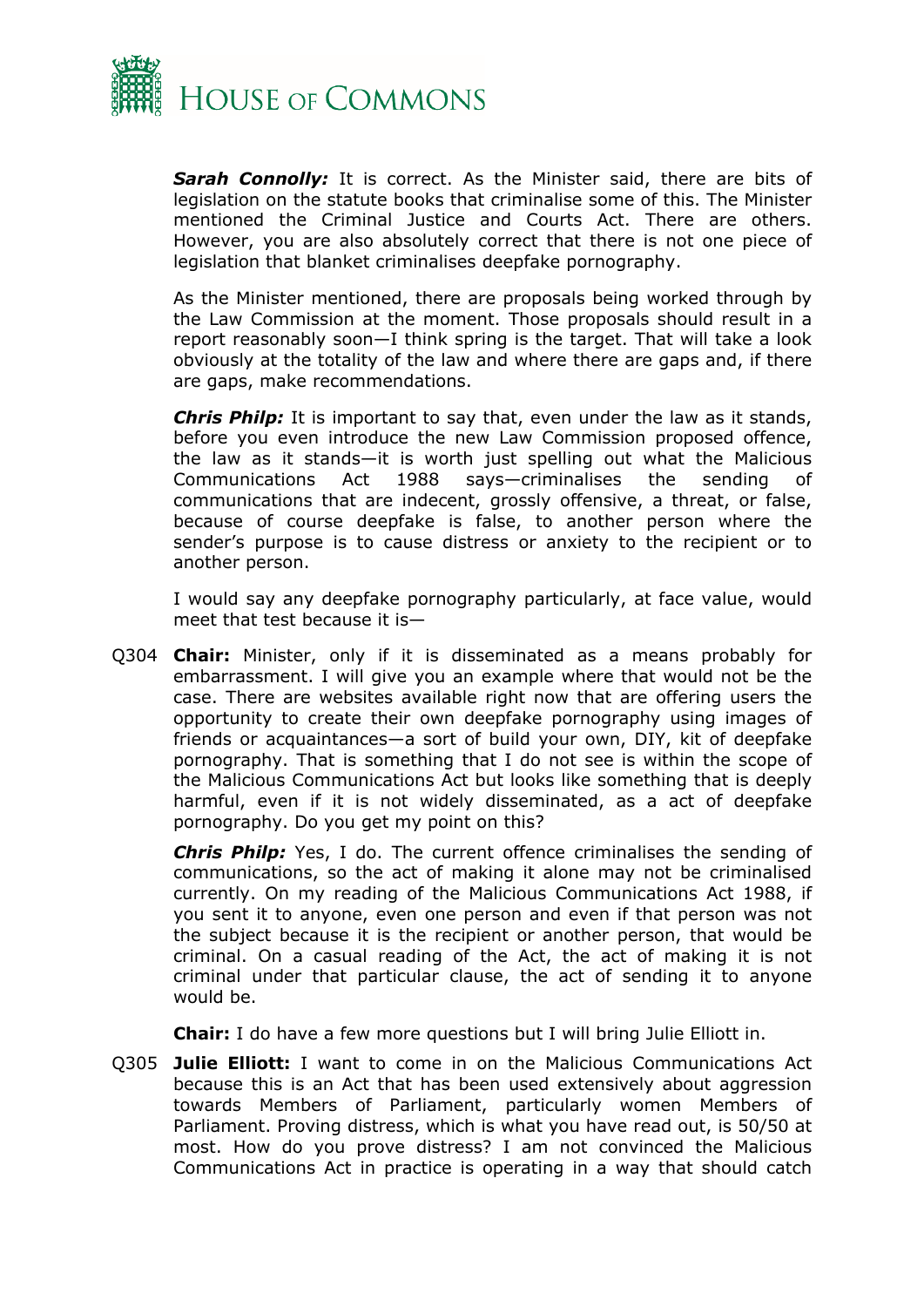

things, so that even weakens what you are suggesting that this will help with the deepfake stuff.

*Chris Philp:* That is an important point you are raising. I think that is why the Law Commission has proposed updating those provisions in the Malicious Communications Act 1988 and the 2003 Act, to create a new offence that is defined slightly more widely in order to address the point that you are quite rightly raising. Again, I am not confirming that we are going to legislate for it at what time, but it is being studied very closely.

The new proposed offence is based on a communication where the defendant intended to cause harm to a likely audience. Harm is defined widely as including psychological harm. The commission has deliberately drawn that more widely to address the problem you are articulating with the existing offence.

Q306 **Julie Elliott:** I do not think that will solve the problem.

*Chris Philp:* The Law Commission are obviously legal experts who have studied this in quite a lot of detail over a period of a couple of years. They are all expert lawyers who have been commissioned by the Ministry of Justice, and we and they have come up with this solution. Generally speaking, when the Law Commission comes up with a proposals, one takes those pretty seriously.

**Julie Elliott:** The Law Commission is trying.

Q307 **Chair:** This is something that goes to the heart of things, to do with the fact that, generally, with legal but harmful content we know there is a degree of resistance within the Department, also frankly from the social media companies themselves, because they see this as potentially just expanding their duties of care. Do you think that we listen too much to the Nick Cleggs of this world and the people who try to lobby Government and have done so quite successfully over the last few years? What will you do to challenge them to look at areas such as this?

*Chris Philp:* There are duties in the Bill that cover the legal but harmful content that John Nicolson and I discussed at some length at the end of the previous session. Those are real provisions that will have a real effect. It will end the current practice of social media firms either ignoring the harms they are creating, or having policies they publish to which they pay lip service but don't implement in practice. Many people have had experience of that.

On our general attitude and stance towards the very large social media firms, my view—and I said this in the House in response to your statement, Chairman, last week or the week before—is that the large social media firms for many years now have been prioritising their own profit over people. Nothing illustrated that more powerfully than Frances Haugen's testimony to the US Senate, *The Wall Street Journal* and here in Parliament, where she described that Facebook designed algorithms that were optimised for what it calls engagement—basically getting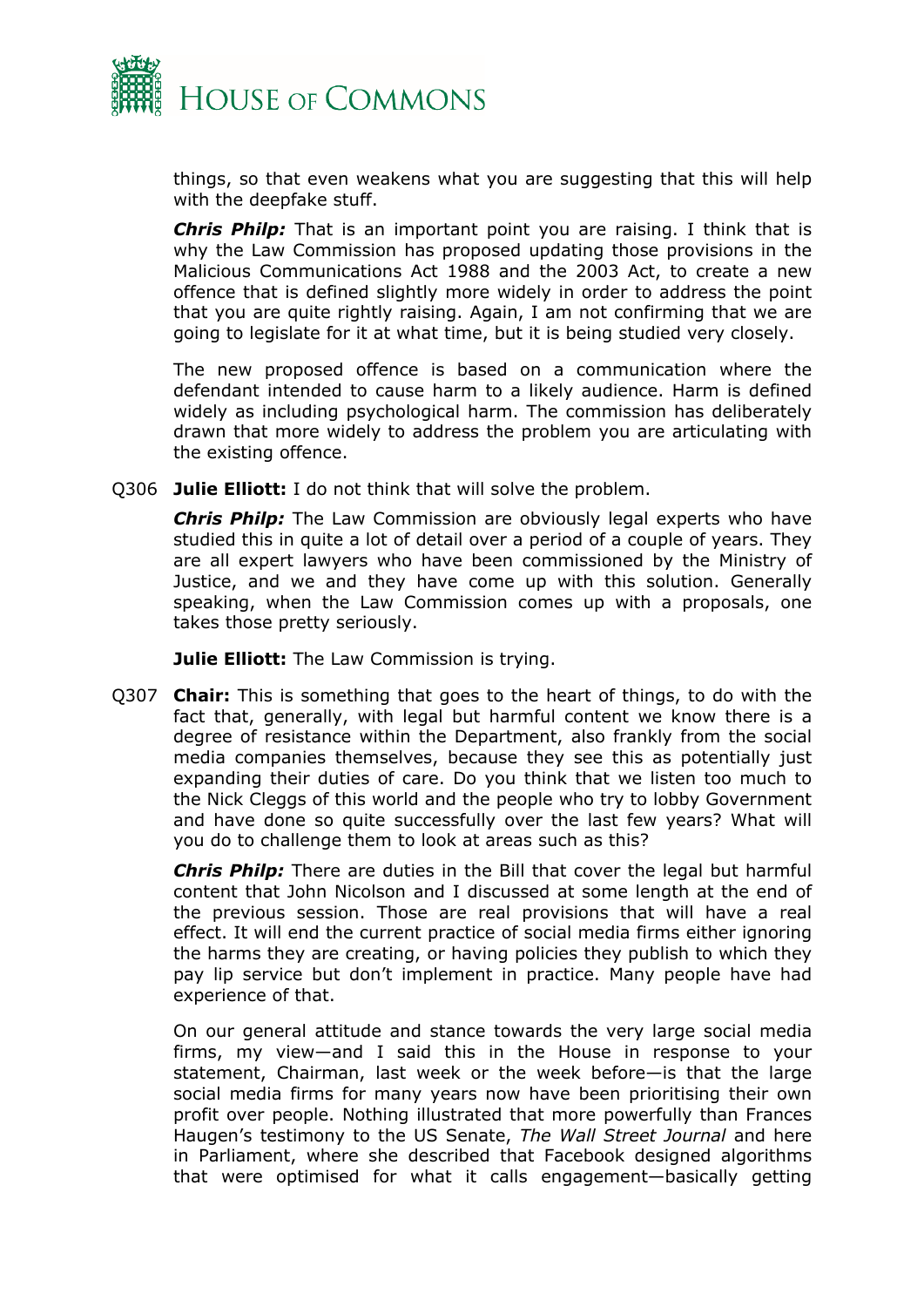

people to look at the stuff and share it and like it and all that kind of thing—simply because that is what makes money for Facebook. Even though Facebook knew that it was promoting content that was harmful, it intentionally and knowingly chose to do nothing simply because it wanted to make more money.

In my view, that is completely unacceptable and I think that we as parliamentarians have a moral duty to take action against those companies—in this example Facebook—who have failed so miserably to protect their own users. There are many cases but the one that sticks most powerfully in my mind is the tragic case of Molly Russell, only 14 years old, who tragically committed suicide. Having been on Instagram and searched on one or two occasions for content about self-harm and suicide, the algorithm noticed this and Molly Russell was then bombarded with content promoting self-harm and suicide, and she tragically took her own life. That sort of flagrant disregard in this case for the safety and wellbeing of a child is morally abhorrent and unacceptable.

It has been raised for a number of years now and these firms have failed to act of their own volition. That is why we must legislate now.

Q308 **Chair:** The UK wants to be a centre of data, as you well know, post Brexit. That was Dominic Cummings, if we can dare mention that name he is still around, I can assure you—and that percolated across Government. How does being a centre of data fit in with the robust online safety regime?

*Chris Philp:* I don't see a contradiction between saying that we will make sure the UK is a safe place to be online versus our desire to be a centre for tech innovation. Those things are not mutually exclusive and I don't think that there is anything unreasonable or anti-tech about saying that we expect particularly the category 1, the very biggest, social media firms to take a bit of care of their users. There is no contradiction there at all.

We are looking at data laws again. That is Julia Lopez rather than me, but I think there are opportunities to create an environment where data can be used by tech firms innovatively, where we are looking to actively encourage tech firms to locate here and scale here. We are doing a huge amount in Government to support them via the tax system, visas, investment in R&D, all kinds of different things, but that is in no way contradicted by our desire to keep people safe. Tech firms can and should do both.

Q309 **Julie Elliott:** Thank you, Minister, for answering and talking about this issue. I get the feeling that you are really interested in trying to address the problems that we have been looking at.

I am concerned at some of the statements that have come out from the Department, which seem in direct conflict with what you are saying today. All of the statements that you have made about our report have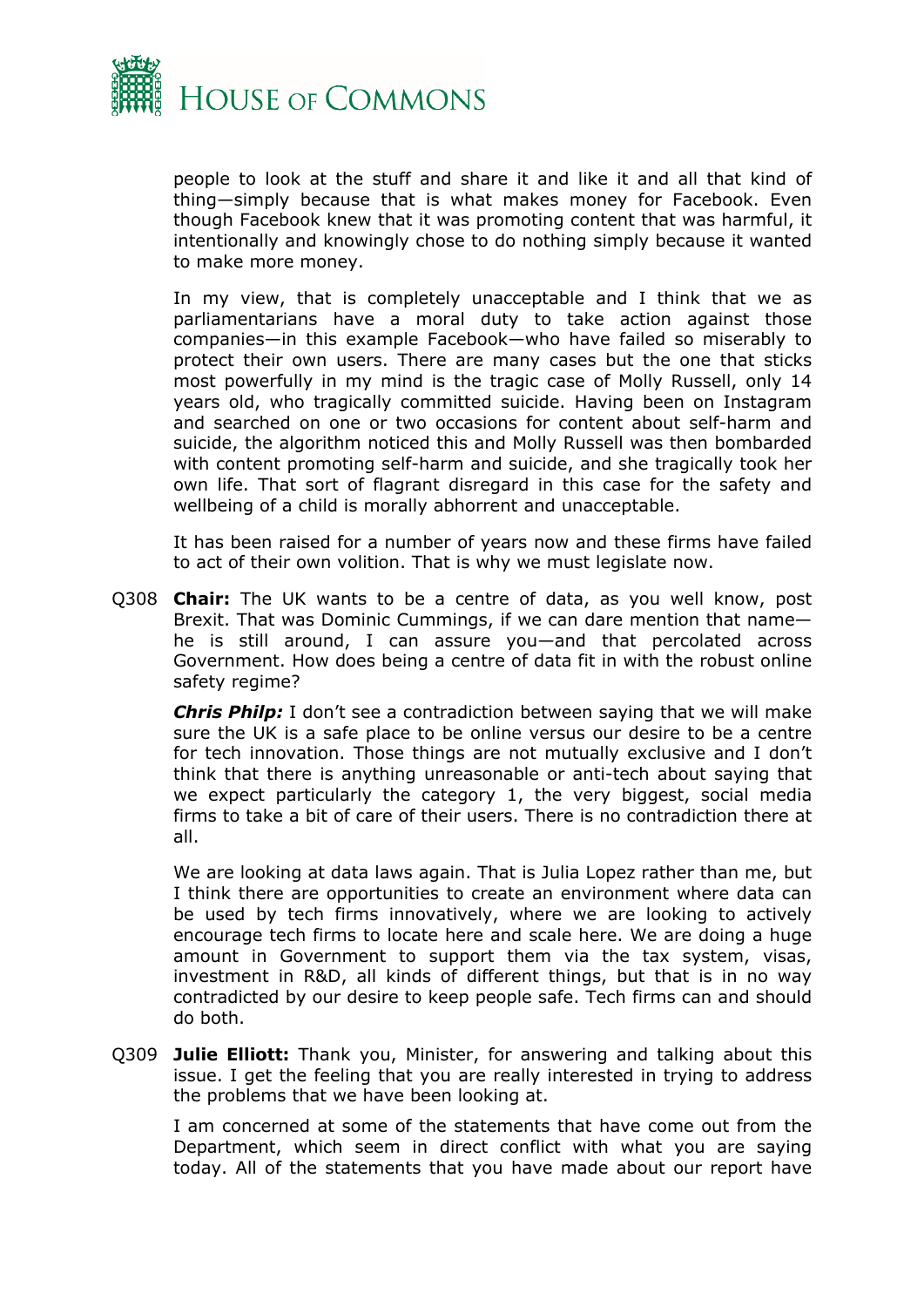

said that you are very much in listening mode. You have repeated that here today, that you are looking at what we have been doing and so on. But the statement that came out from the DCMS spokesperson after our report was published is, "We do not agree with the criticism of the committee" and carried on to go into some detail, basically rubbishing our report. That clearly is not acceptable us. We can provide you with the comment but it came from a spokesperson from your Department—not directly from you but from DCMS.

There seems to be a bit of a disconnect between what Ministers like you are saying and what officials or spokespeople for the Department are saying about the Bill. Can I ask you to clarify that we are to believe that Ministers are in listening mode and taking what we have said in our report seriously?

*Chris Philp:* Yes, categorically. I said that at the beginning and I said that in the House in response to the Chairman's statement last week or the week before. Yes, absolutely.

We are very grateful to the Committee for the work it has done. We are studying the report very carefully. There is a number of proposals that we are working on taking forward and I think it was a very good and constructive piece of work. I am certainly not aware of any statement that dismisses the Committee's work. I hope that word was not used in any press release but maybe after the session you can show me.

Q310 **Chair:** The exact wording was, "We do not agree with the criticism of the committee. It has strict measures including a duty of care to stamp out child sexual abuse, grooming and illegal and harmful content". Then, "The Bill will make the UK the safest place to go online while protecting freedom of speech". That, of course, is an ambition. The Bill in draft form does not do that. I think we can all agree with that.

*Chris Philp:* There were some criticisms of the Bill in the report, not all of which we agree with, but there were many good ideas that we would like to take forward.

**Chair:** That is a much better response than the one that your press people did. As I joked at the time, I think they got out of bed the wrong side that particular morning, but maybe that is something to take back.

Q311 **Julie Elliott:** If I can carry on, our report called for the Bill to reflect international human rights law and include insidious harms associated with child sexual exploitation and abuse and violence against women and girls. Does DCMS ostensibly agree or disagree with that?

*Chris Philp:* First, on international human rights, the Bill has been drafted in a manner that is consistent with the European Convention on Human Rights and we anticipate making an affirmative statement under section 19(1)(a) of the Human Rights Act 1998, meaning that the Minister affirms that the Bill is consistent with the ECHR. We anticipate making a 19(1)(a) statement.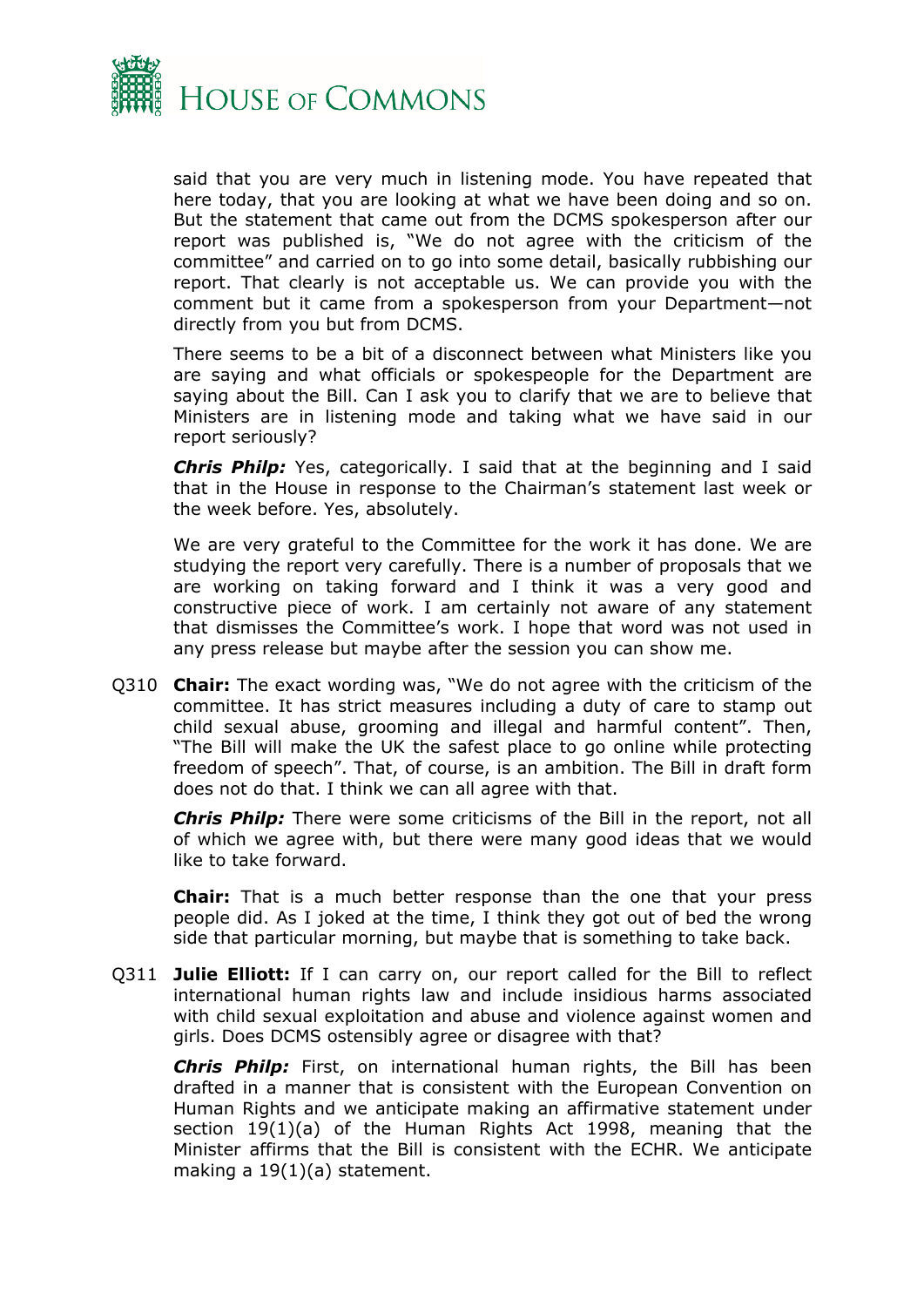

On the point about child sexual exploitation and abuse, that is clearly illegal, rightly. The Bill in its first pillar, the bit that deals with illegal matters and illegal content, will prohibit firms where children are using the service from carrying or propagating or any way facilitating CSEArelated activity. I can give a categoric answer to that question.

On the latter point about misogyny and so on, which is hugely serious—

Q312 **Julie Elliott:** Violence against women and girls is much wider than misogyny.

*Chris Philp:* Yes, it is. Sorry, you are quite right. Violence against women and girls is clearly illegal as well. That is an illegal act, rightly, and that will also get caught by the first pillar, the provisions against illegal content. Social media firms will have an obligation to stop that.

Q313 **Julie Elliott:** We have looked at some things and there is certainly some evidence to suggest that something that is legal but harmful can lead to violence against women and girls. It is a grey, nuanced area but there is no doubting that there is definitely some connection there.

*Chris Philp:* Yes, you are right to point to that. There are bits of content that are theoretically legal but can lead to various risks, and you described one of those risks just then. That is where the third pillar, the legal but harmful provisions, comes in. The obligation will be on category 1 companies, the biggest companies, to do a risk assessment that will have to cover issues like those you mentioned: misogyny, racism, potential for content to lead to later violence even if not illegal at the point of post. Companies will have to do that risk assessment and have policies to address those risks. If they don't implement those policies, they will be subject to enforcement action, and if they don't have the proper risk assessment they will be subject to enforcement action as well.

The companies that have, historically in some cases, either not addressed the issue or pretended to address it through their policies but then in practice done nothing, will no longer be able to hide in the way they have been hiding so far.

Q314 **Julie Elliott:** Are you confident that the legislation will address that, will make that happen?

*Chris Philp:* Yes, it will. I think it will. Sarah, do you want to add to that?

Q315 **Julie Elliott:** Finally, our report was received well by children's advocacy groups and women's rights campaigners, and our recommendations on Ofcom and free speech were derived from Ofcom's letters to us and testimony from legal scholars. Do you recognise that our report had cross-sector consensus behind it?

*Chris Philp:* Yes, I recognise that the Committee was very thorough and comprehensive in the way that it took evidence and compiled the report. We recognise the points raised around freedom of speech but there is, of course, a tension between freedom of speech considerations that pull you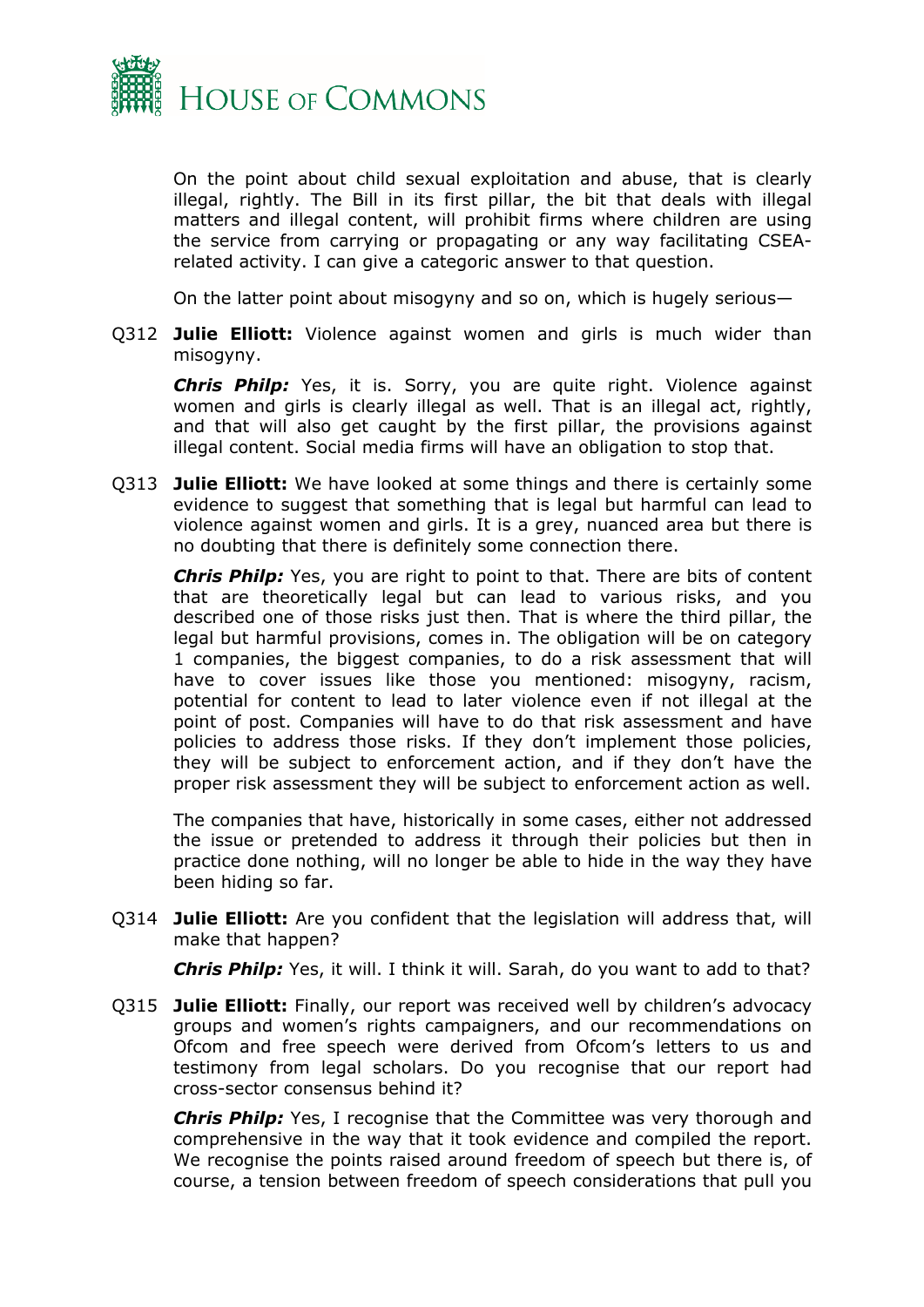

in one direction, which pull you towards the direction that essentially says if it is legal let it happen, a permissive direction, and in the other direction, which is somewhat along the lines of your previous questions, which is saying it may be legal but it can have adverse consequences, it can cause harm and so we should do something about it. Those two points pull in opposite directions and what we have to try to do in the Bill is reconcile those competing considerations.

Q316 **Julie Elliott:** I am particularly interested in the Bill addressing the issues for children in this regard.

*Chris Philp:* Children in relation to—?

**Julie Elliott:** What is legal but harmful, the balance of where this pull happens.

*Chris Philp:* On legal but harmful for children, we are very clear that the requirement to prevent children suffering harm is a requirement and there is no free speech argument that excuses anything causing harm to children. The balancing act I described is for adults. For children who suffer harm, the requirement to protect children is a sacrosanct one. Sarah, do you want to amplify that?

*Sarah Connolly:* We have talked a lot about illegal and we have talked, as the Minister said, about the legal but harmful threshold for adults. The pillar that we have talked much less about is the third one of child protection, which is at the heart of the Bill. It goes across all services that are caught by this. Every service needs to work out whether or not children are on its platform or service. It needs to understand the risks to children and then take robust action and prevent children accessing things that are unsuitable for them. It is absolutely fundamental of the legislation.

Q317 **Jane Stevenson:** First I want to say that I don't envy you trying to draft this Bill because of just the concept of what is harmful to people, legal but harmful. What could be water off a duck's back to me could cause significant harm to someone else. I don't see where we get that balance in legislation. I think it is a huge challenge.

There have been concerns raised that algorithms might pull down too much content in their net and that the response to legal but potentially harmful things could stifle freedom of expressions and freedom of speech. Have you considered the Committee's suggestion of compliance officers to make sure that algorithms are balanced across platforms?

*Chris Philp:* Thank you, Jane. There are two points there, the first about freedom of expression. In the Bill as drafted there are some quite strong provisions that relate to freedom of expression, which is obviously very important. First, all service providers, big and small, have to have regard to freedom of expression when implementing their safety duties. I think that is a point that this Committee made in its report. In addition to that, category 1 services, the big ones, also have express duties to protect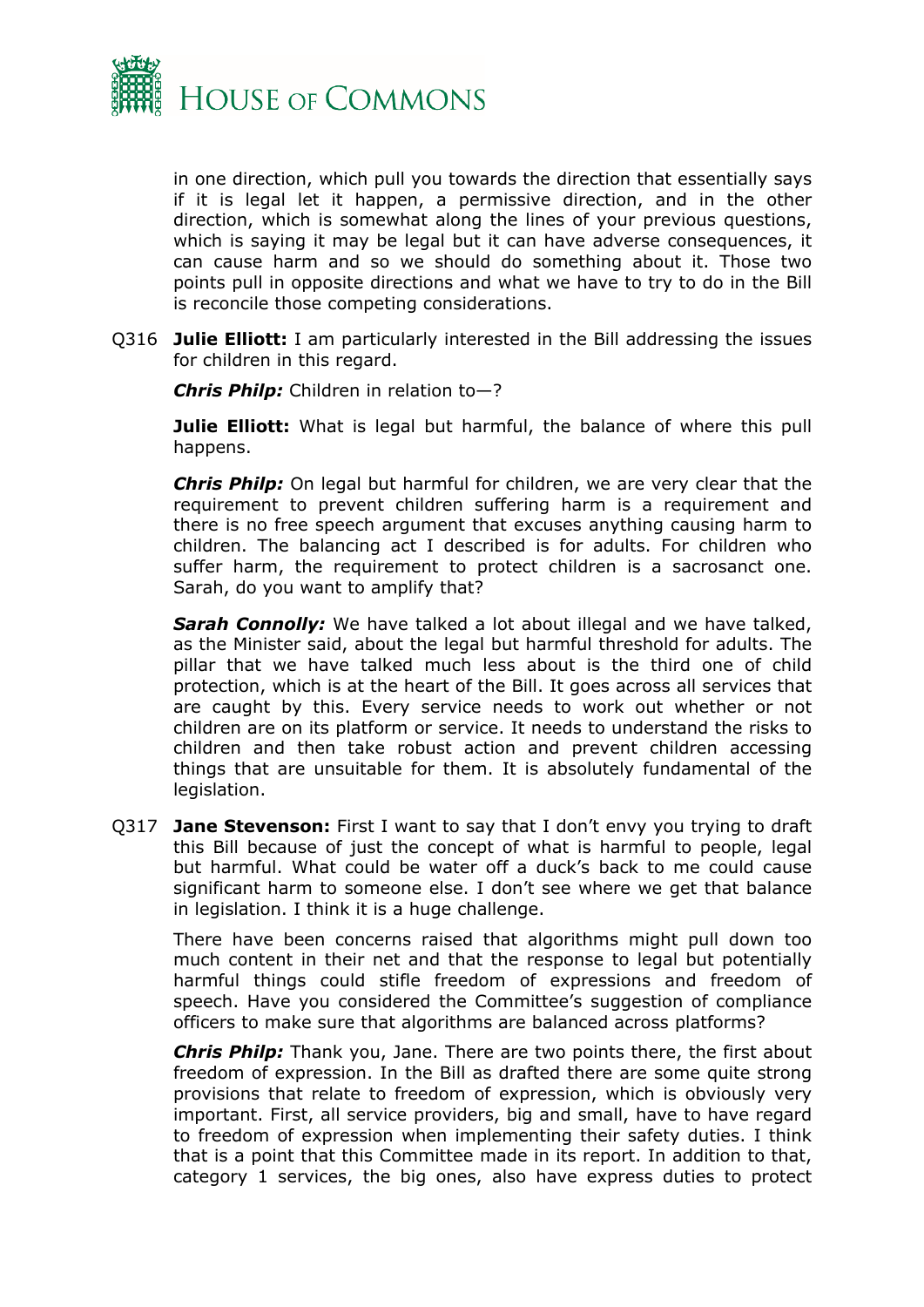

democratic and journalistic content. In considering content of democratic and journalistic importance, they must consider the public interest when they are weighing that against any harm that may be caused. Those protections for free speech are baked into the Bill already.

You have raised a question about compliance and monitoring and whether they should have internal compliance officers. Ofcom have extremely wide-ranging powers, enforcement powers to levy fines for breaches but also information-gathering powers to make sure that social media firms are transparent and basically produce all of the required information when asked to by Ofcom. The duties are the strongest in relation to providing information, because there not only do Ofcom have the power to fine the company but there is also a named individual concept where there is a named individual in the company—it is very tempting to mention names that might fall into the frame—and if that named individual fails to produce the information required, they will be personally liable. The concept of a named individual being responsible and liable for that critical part of the Bill is enshrined in it. To meet the duties imposed on the big companies, particularly like Facebook and so on, they will have to resource up to deliver the duties that Ofcom will require them to meet.

Q318 **Jane Stevenson:** Within Ofcom do we need compliance regulators of the compliance people inside each of the platforms?

*Chris Philp:* Ofcom will be resourced up. There is a funding package over the first three years amounting to £110 million, which is partly for our internal resources but mostly for Ofcom. It will be resourcing up and it will require the social media firms, the large ones in particular, to deliver their new duties. The social media firms will have to resource accordingly or they will fall foul of those duties. They will be subject to regulatory action if they don't meet those duties. The homework of the social media firms will be getting marked by Ofcom and they will get fined if they don't meet it.

*Katie Morris:* The Bill very explicitly says that companies need to risk assess for their corporate governance structures and then mitigate that. Ofcom's codes will set out what the risk governance processes and compliance processes should look like. Ofcom has the very clear role that it will need to be overseeing that and can get that information from companies and check that they really are doing what they say they are.

Q319 **Jane Stevenson:** Do you think that Ofcom will be able to ensure consistency of content that is removed, the benchmark of freedom of expression versus potential harm?

*Katie Morris:* On the freedom of expression side, on top of all the safeguards that the Minister said, the category 1 services, who are the only ones with the legal but harmful duties, also have to undertake an assessment of the impact of their policies on freedom of expression and publish it. That provides much greater transparency on what they are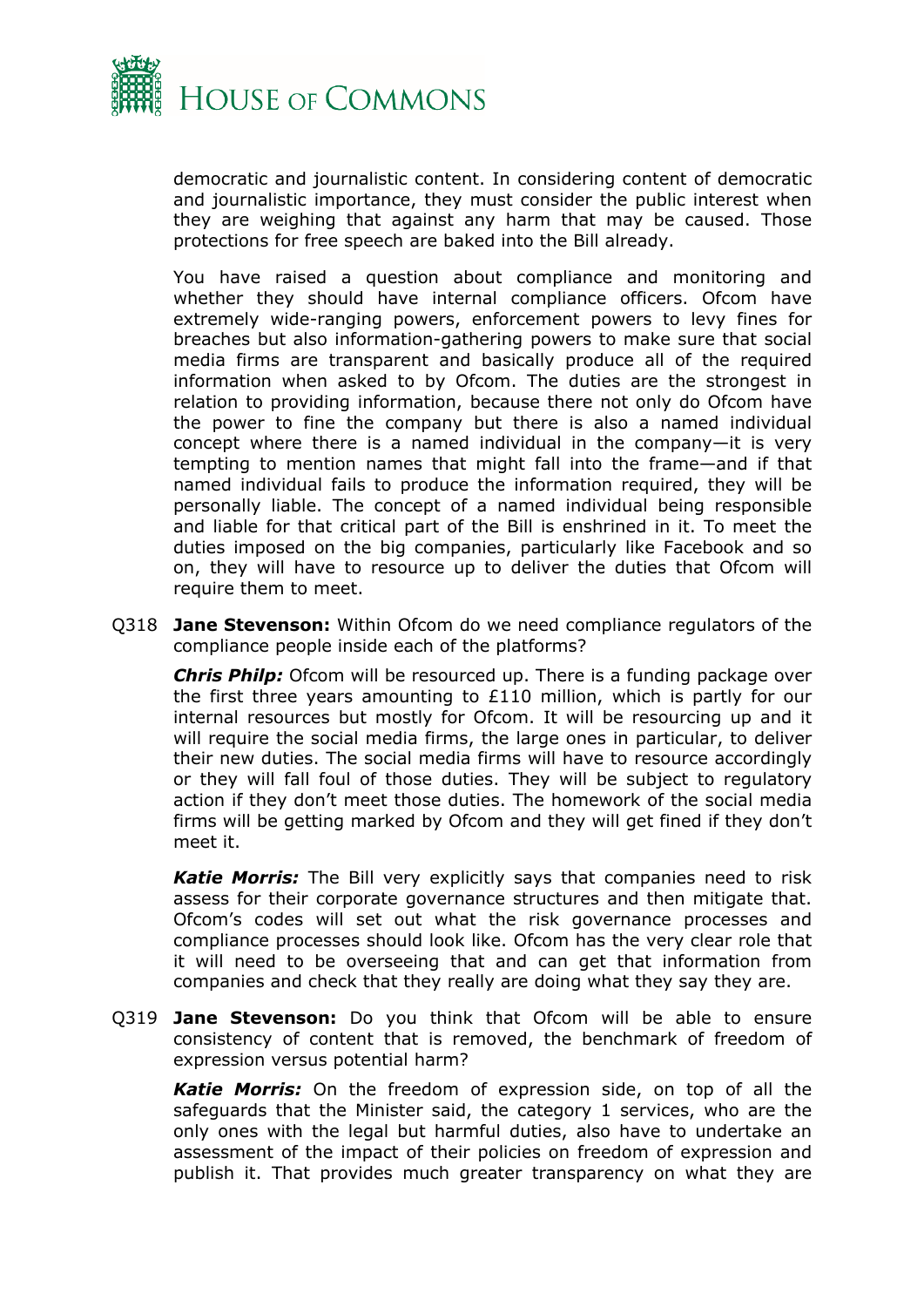

doing to protect free speech, but it comes back to the principle that they are able to decide what they do here. Government have made the decision that it would not be appropriate for Government to be drawing that line if it is legal where it must or must not stay up. That is for companies to be clear on and then to deliver against.

**Jane Stevenson:** Thank you for the explanation. With such a vast amount of content I have concerns that consistency of what is being drawn down and what is being selected as appropriate can be maintained, but thank you.

Q320 **Chair:** I share concerns about the potential for a fall down between Ofcom and the individual firms. We know that Ofcom is not particularly covering itself with glory on BBC complaints at the moment. This is like that many times over, and I think the concern that this Committee has is that there needs to be some form of someone in these organisations, on the ground, who is not just a named individual but someone who is paid for by the company but is effectively acting as the agent of the regulator to ensure best practice. I don't quite understand the resistance to that because it seems to be a win/win. First, we have this facility anyway in financial services and, secondly, the companies themselves will be paying for this.

*Chris Philp:* On payment, I believe once the regime is up and running there will be fees paid by the companies to Ofcom to cover Ofcom's costs. It will get funding to cover the regulatory costs once the thing is up and running. The £110 million for three years is to cover the ramp-up period while the whole thing gets booted up, during which time fees may not be paid. Once it is up and running, they will pay fees to cover Ofcom's additional costs.

On the idea of inserting someone who is answerable to Ofcom, the named individual, who will be an employee of the social media firm, will be responsible personally to deliver up the information. Ofcom will have rights of inspection and audit, so Ofcom can go in and demand information, poke around, get hold of reports, get hold of copies of the algorithms, whatever may be required. I think that is what was so powerful about Frances Haugen's testimony, because she released loads of this stuff into the public domain. Ofcom will have its own powers now to go and gather that. I think it achieves that same effect.

Q321 **Chair:** It is different from, for example, the financial services sector—as you know well, Minister—which is recognised internationally as very well regulated indeed. One of the key aspects of that is the compliance regime. They do not do the named individual in that; they do a compliance officer who reports to the board but also has a fiduciary duty of care, not to whistleblow, but at least to communicate with the Financial Conduct Authority. That is how that system works.

Naming one person in the organisation, "The buck stops with you," is not quite the same as having day-to-day involvement and interaction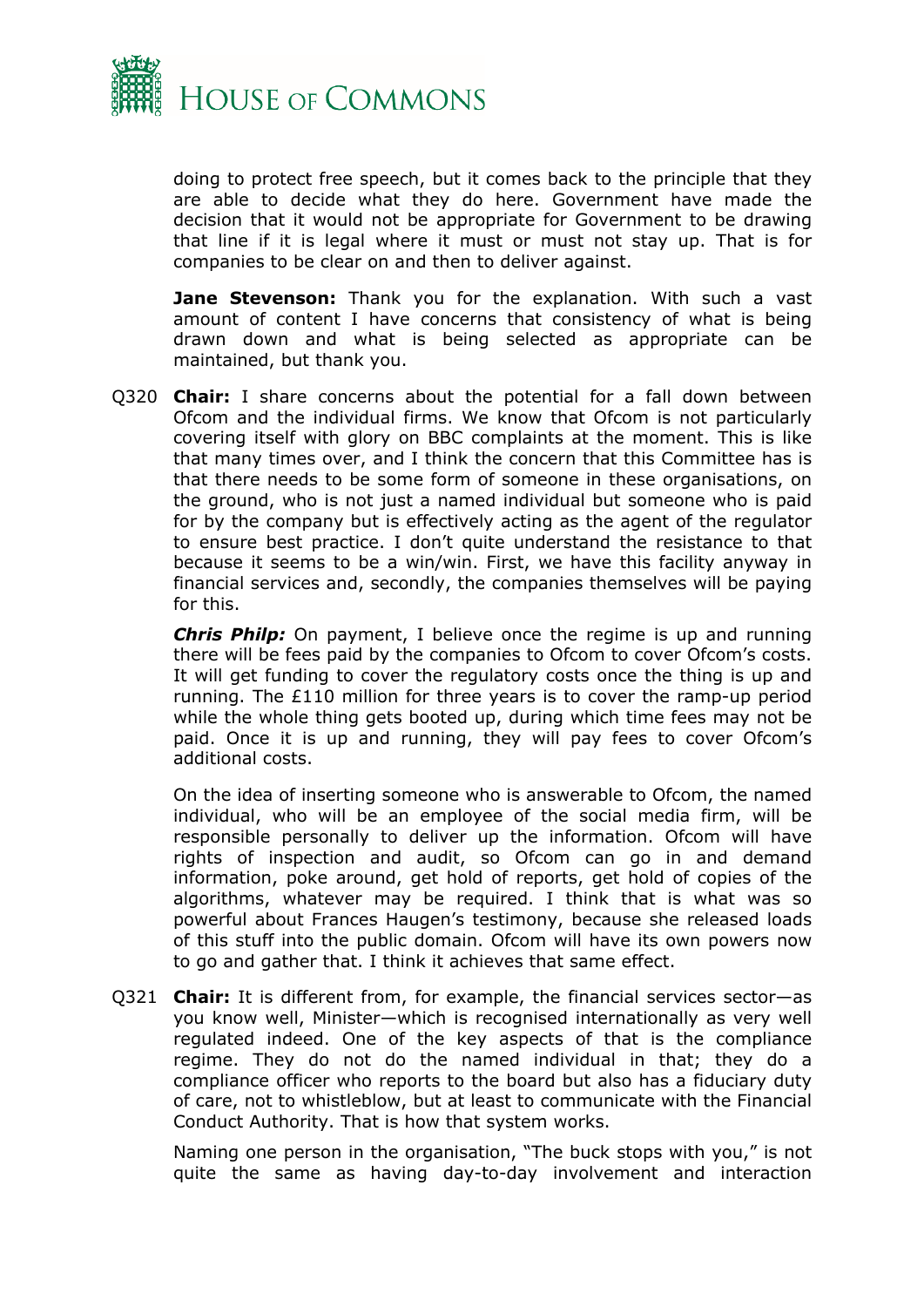

between someone who to a degree is feared within the company. This is how it worked with financial services for many years and it is now in the bloodstream that people say, "Our compliance officer may not agree with that." That is an important ongoing issue rather than just saying, "Mr Clegg here is ultimately responsible". Do you get the point of that?

*Chris Philp:* Yes, I do see the analogy with financial services. The way that we have constructed this is to impose the duty on the companies and to fine the companies for non-compliance and have the personal liability for the information provision. What you are proposing is in the same spirit, I guess. The firm is clearly on the hook for any breach. The question you are asking is whether there should be a further named individual or named individuals in the company responsible for overseeing compliance with this regime.

*Katie Morris:* I think part of the challenge is that financial services relies on their licensing and they have to do this as part of their licensing agreement. When you look at applying that to the online space, the number of companies there and the free expression concerns of allowing people to deliver these services makes it extremely challenging. That is why we have taken this approach of making proper corporate governance, proper risk governance, an absolutely critical part of the safety duties. Bearing in mind the absolute range of companies in scope, it will look very different for a small start-up that may be high risk but has only five employees.

Q322 **Chair:** That is the tiering system, though. You have already differentiated what they will have by the tiering system, so I don't think that point really stands. The number of companies that you are proposing to have the full regulatory regime is infinitely smaller than is the case in even a small section of financial services.

*Katie Morris:* There is a huge amount on the illegal and child safety, and they are pretty big duties. We are saying that services will need to make sure that, depending on their size, they have the appropriate corporate governance structures in place and Ofcom will set out in its codes what that looks like that. Then Ofcom can take its full enforcement against a service that fails to have those risk management structures in place. That is really baked in, but it is a different way of coming at the problem to take account of the different sector that we are regulating.

*Chris Philp:* For a large company, a category 1 company, it is very likely that Ofcom's code of practice will require the establishment of some kind of internal compliance function of the kind you are describing. Although it is not set out on the face of the Bill—

Q323 **Chair:** Why not make that explicit? If you accept that it could happen or should happen, why not make it explicit and tell them to do it?

*Chris Philp:* The approach we have tried to take in general is to specify the duties under which the social media companies are obliged to act and then leave it to Ofcom's codes of practice to specify exactly how that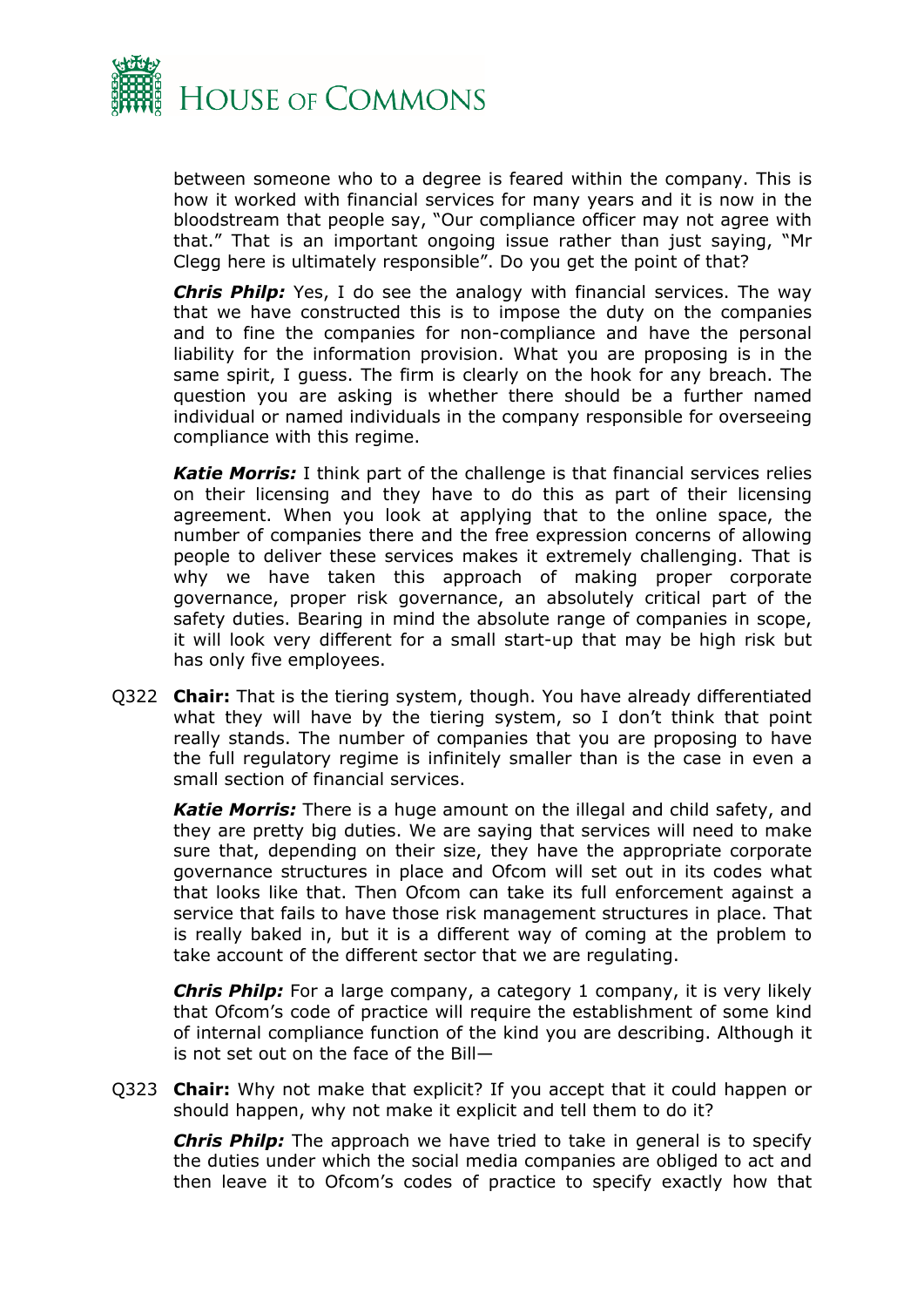

happens. The reason for that is it is quite difficult for us in primary legislation to envisage all of the details that may be necessary in codes of practice or changes that may be needed over time. We discussed in the previous session how things change rapidly in the online world and what is suitable today may not be suitable tomorrow. There is a degree of futureproofing in the architecture to give Ofcom the flexibility to make changes. I think that is broadly—

Q324 **Chair:** The futureproofing here appears to be absent.

*Chris Philp:* No, because the duty, as Katie said, is there. Facebook or whoever has to set out how it will go about implementing this regime internally and the corporate governance it will have. There will be a code of practice specifying how that could be achieved, and they have to satisfy Ofcom on an ongoing basis that, either by implementing the code of practice or otherwise, they have met their duty; if they don't Ofcom can fine them. It is likely they will be forced to set up proper internal mechanisms anyway.

The question you are asking is whether we should put that on the face of the Bill rather than leave it to Ofcom to specify in codes of practice. The point I am making is that it is good to have some degree of flexibility for two reasons. First, we are unlikely, however good we are as legislators, to think of everything in primary legislation; and secondly, when circumstances change we want Ofcom to be able to update their codes of practice and update the way that they enforce social media rather than us having to come back to Parliament to relegislate in primary legislation.

**Sarah Connolly:** To the Minister's and Katie's points before, we have tried to get at what I think you are also after but we have come at it from a different route. I think it might be quite helpful—

Q325 **Chair:** I suggest strongly it is a slightly more showy route but may not dot the i's and cross the t's that we see in other sectors. I am concerned that what we are seeing here is the named individual rather than what we should be seeing, which is where it is in the bloodstream of the organisation that they are compliant in that regard.

*Chris Philp:* It will have to be in the bloodstream, otherwise they will be in breach of their duties and Ofcom will fine them enormously.

**Chair:** There is also the issue of whether or not specifically, although we recommend the fining regime and that is a blunt instrument. we need pre-emptive action, for example the oversight of algorithms via, for example, compliance officers before you get to a harm situation. We are going right the way down our own algorithm there, so I call on John Nicolson.

Q326 **John Nicolson:** Minister, I have sat on this Committee and also on the Joint Committee, so I have heard lots of detail about this. One of the things that keeps recurring cross-party is a concern about the scope of the Secretary of State's part. We are not talking about the current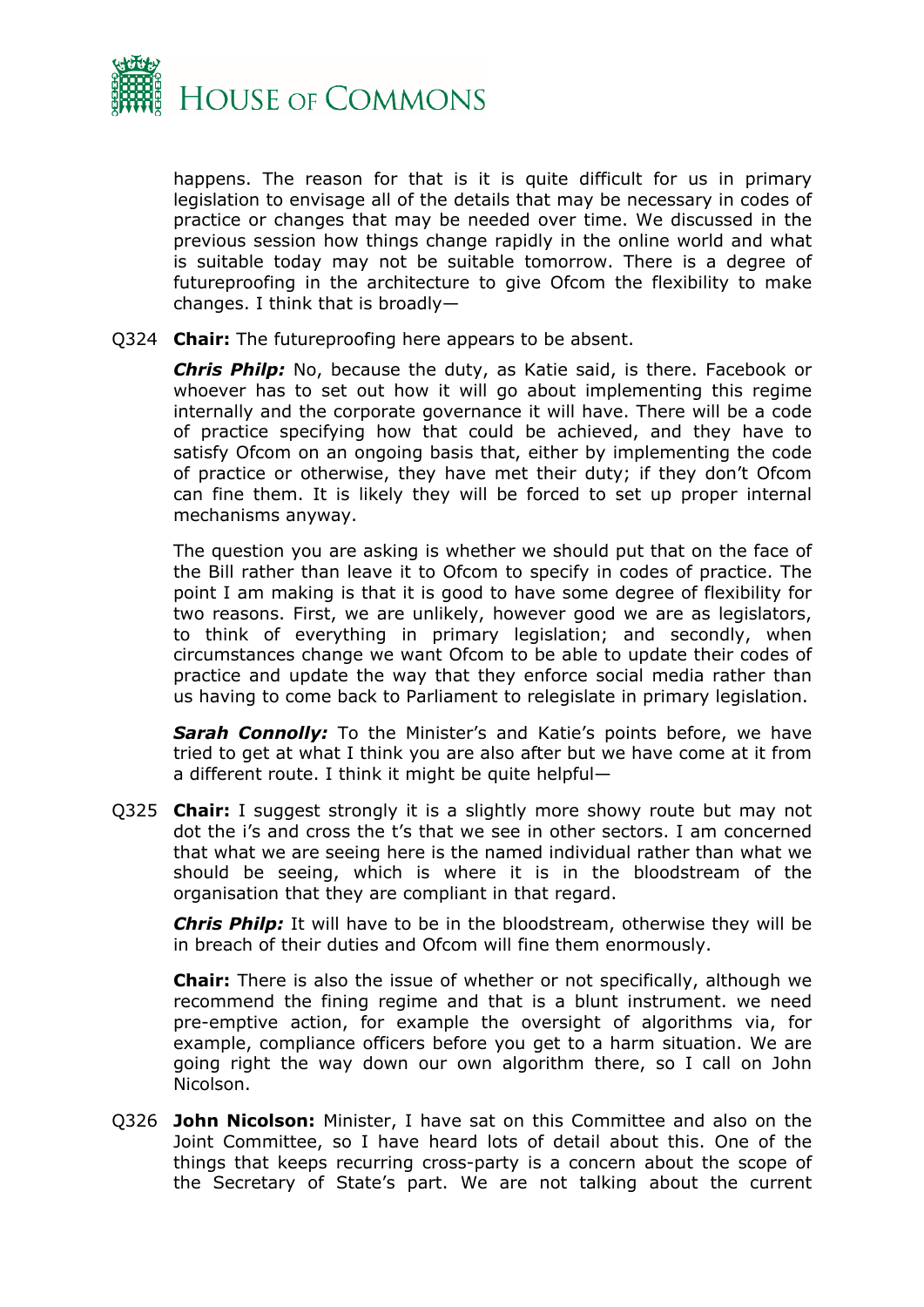

Secretary of State. We are talking about Secretaries of State going forward into the future from both parties. What will you do to address the problems that I have heard, that you have heard repeatedly, about the scope of these powers?

*Chris Philp:* We have heard comments on that and, as you say, it was discussed in some detail at the Joint Committee session we had in about November, although it feels like rather longer ago. We have heard those. I don't want to pre-announce policy today but I think there are ways that one could potentially address those concerns by, for example, taking some of those powers that in the current draft of the Bill are vested in the Secretary of State and making them subject to parliamentary procedures, particularly affirmative parliamentary procedures and in that way introduce an element of positive parliamentary oversight. I don't want to pre-announce policy but that is one way in which the issue you are raising could be ameliorated.

Q327 **John Nicolson:** Yes, because one of the concerns was the way that the Bill was drafted it looked as if a Secretary of State could instruct Ofcom to change the way it applied some of the restrictions or controls or limitations, based on changing government policy. That would seem to be a very short-term reaction to what should probably be a more long-term set of strategic objectives.

*Chris Philp:* I think that the interaction with Parliament is a critical part of addressing that point.

Q328 **John Nicolson:** Minister, you are responsible for online harms and we all agree that disinformation is a scourge. I want to ask you about something topical. Too often disinformation crosses over from the online world to the offline world. Yesterday the Prime Minister repeated an online trope that Keir Starmer chose, as DPP, not to prosecute the prolific paedophile Jimmy Savile. This was online disinformation entering the offline world. The Culture Secretary chose to defend the Prime Minister last night and this morning we had the Justice Secretary choosing not to dissociate himself from this completely untrue allegation. As disinformation Minister, will you do so now?

*Chris Philp:* I have come to this Committee this afternoon to talk about the Bill rather than to debate contentious matters.

Q329 **John Nicolson:** I was hoping we wouldn't debate. I was hoping that you would just say, "It is absolutely untrue, I do," and I would have happily handed back to the Chair.

**Chris Philp:** I am not going to use this session, which is for the purpose of prelegislative scrutiny and to look at the Bill, to comment on current political controversies that I think are separate to the matters we are scrutinising.

Q330 **John Nicolson:** That is disappointing. Dominic Raab said it was part of the cut and thrust of parliamentary life. I deeply disagree with that. Keir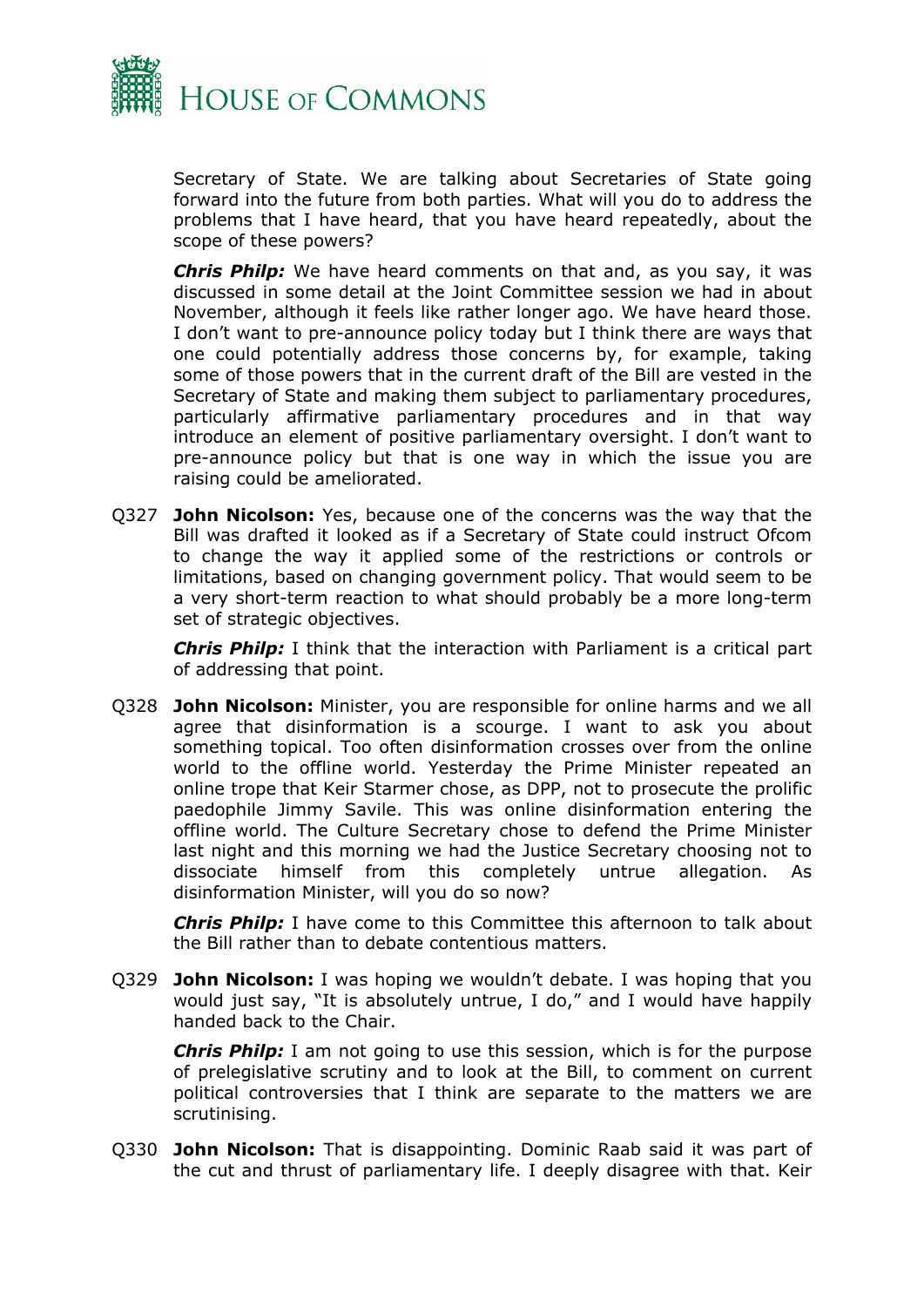

Starmer is a political opponent of mine, but I am happy to go on record saying that is utterly untrue and to double down on the smear just feeds online disinformation. I really advise you guys to back away from this because it is beneath the dignity of a Minister of the Crown to defend this in any way.

*Chris Philp:* I have not commented on it because it is not the topic—

**John Nicolson:** That in itself is not worthy.

Q331 **Clive Efford:** Before I come to the question I was about to ask can I go back to the response to the issue about the comments from a spokesperson in the Department in response to this Committee's report and your own comments last Thursday? I was struck by the puzzled looks on your faces when the quote was read out from the spokesperson from DCMS who said, "We do not agree with the criticism of the Committee." I think those expressions of puzzlement were genuine.

You are the people who are responsible for this area of the Department and who have come before us to answer our questions about this piece of legislation. It puzzles me that you were not aware that that comment had been made by a spokesperson. One of the things that we as a Committee have been concerned about going forward is a certain amount of dysfunctionality in the DCMS—about the appointment of the Chair of the Charity Commission, the debacle over the appointment of the Chair of Ofcom, the Post-Legislative Scrutiny Committee that was floated from we know not where, somewhere out in the ether. Is there a dysfunctional Department here? Who is responsible for signing off a quote from a spokesperson, unnamed, within the Department? Where does that buck stop?

*Chris Philp:* I do not agree with the thesis that the Department is dysfunctional. Most of the things you just mentioned are not in my area, but my experience of having been a Minister in the Department since mid-September is not that it is a dysfunctional Department. On the contrary, I think it is staffed and populated by extremely dedicated, hardworking and public-spirited civil servants working unbelievably hard in the public interest. I am sitting next to two of them this afternoon. I do not recognise that description.

On the question of the quote that you mentioned, the point being made in the quote was that as far as I can tell, and I need to get the whole thing and read it, the quote is saying that there were some criticisms of the Bill in the Committee's report that the Department does not agree with, and that is a statement I would associate myself with, but I also say that there are many proposals made in your report that we do agree with, and that we are studying very actively, as I said to the Chair. I would need to get a copy of the raw thing and see if I approved it or not. My view, to be completely clear on the record in public, is that there are some criticisms that you made of the Bill that I do not agree with but there are many recommendations you made that I think are very good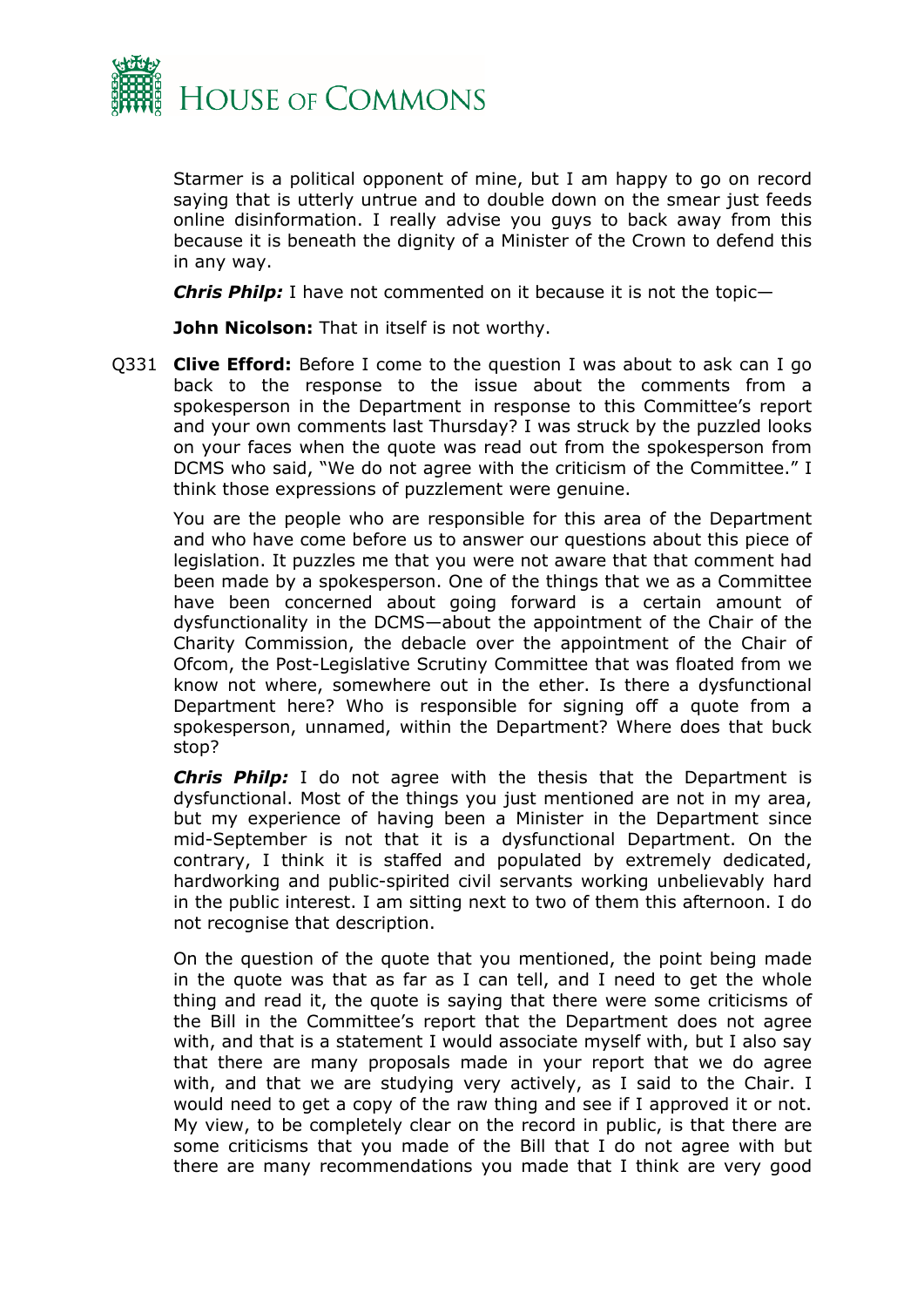

recommendations, very constructive recommendations that we are studying how we can take forward.

Q332 **Clive Efford:** You are saying there is a possibility that you signed off on this?

*Chris Philp:* I do not have the whole thing in front of me, but there are some criticisms that you made of the Bill that I do not agree with, but there are also a lot of very good recommendations that we want to take forward. That is my view. If the thing you have in front of you reflects what I just said then it may well be my view, but I would need to read the whole thing to tell you.

Q333 **Clive Efford:** Okay. It does underline the point about there is a certain amount of dysfunctionality in the DCMS, the fact that this quote is out there and it causes all of you to be puzzled when it is quoted to you. Let us move on.

My question relates to the cross-platform collaboration and the need for the platforms to collaborate when dealing with child and sexual exploitation and abuse cases. Are you satisfied that there is enough cross-platform co-operation? It seems to me that they are prepared to co-operate in terms of reporting it, reporting incidents to the authorities, but not to share information among themselves to track down and deal with and take down harms that are going across from one platform to another.

*Chris Philp:* The short answer is no, there is not enough work being done to look at the cross-platform risks that exist. That is why Ofcom will be publishing, under the new regime, a sectorial risk assessment, to look at the cross-platform risks that exist and where there are particular companies whose users are likely to fall victim to these risks then they will have to take action to protect them. In addition to that companies will have a duty to proactively alert Ofcom if they think that there are cross-platform risks that are arising and in addition to that Ofcom will proactively undertake research and horizon scanning to identify any cross-platform risks that emerge. Yes, there is a problem, and the measures I have just mentioned are what the Bill intends to do to fix it.

Q334 **Clive Efford:** Are there any areas of regulation or legislation that may be constraining the ability to deal with this area? For instance, the competition law may constrain any potential harm reduction approaches. Are there any regulatory areas that you are looking at to change to facilitate this?

*Katie Morris:* I am not aware of there being competition law ones, but it would be helpful to understand a bit more what that is getting at. The only other thing I would add is that it is important to remember the duty on platforms is to prevent harm to children, either on their service or by means of their service. That means that if their service is being used, for instance, to meet a child and then take them off somewhere else, they do need to be aware of those pathways as part of their risk assessment and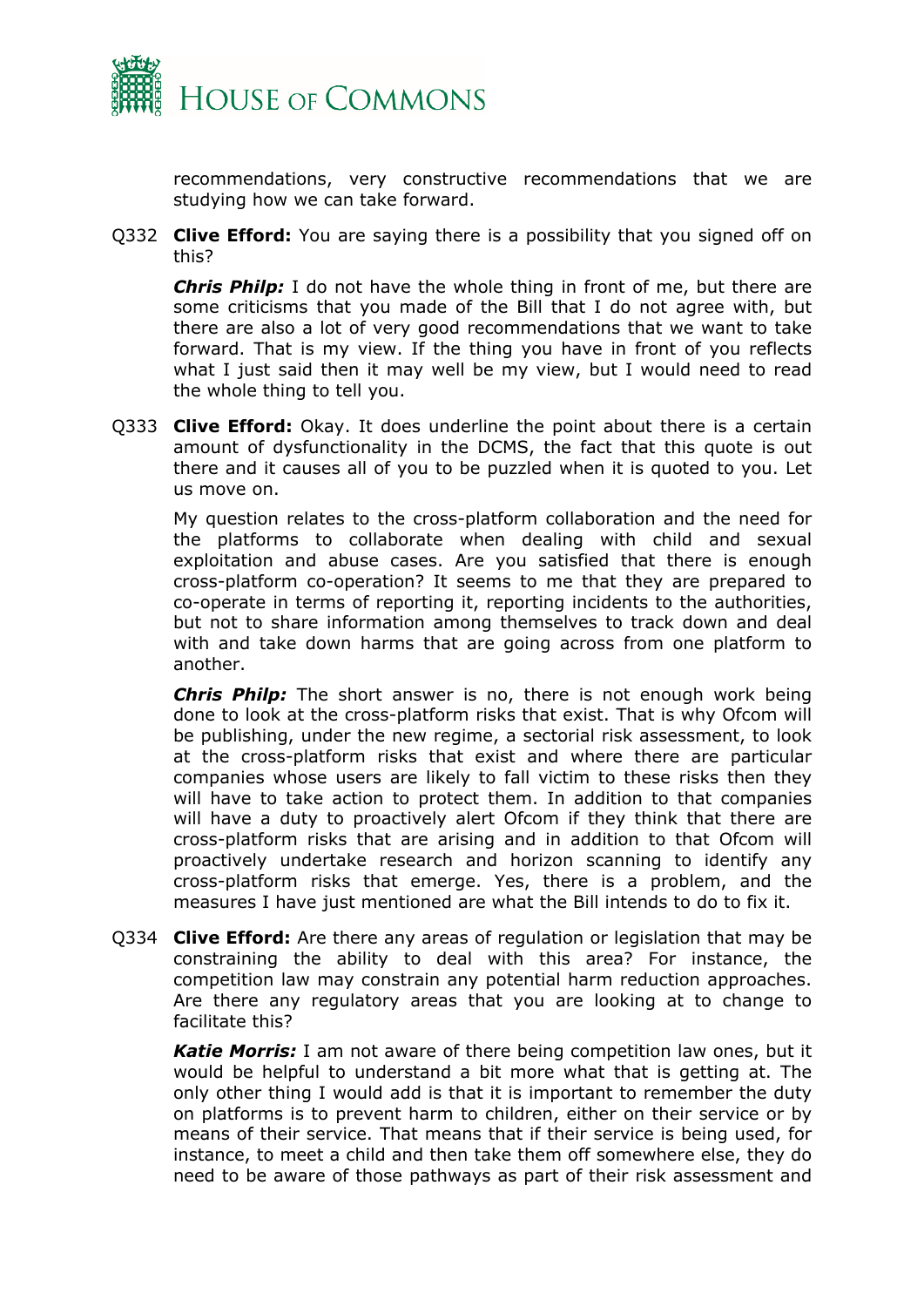

then look to mitigate that. It is built in, and this is often our answer, the codes of practice and their risk assessment will require them to look into that in more detail and then have those comprehensive strategies to look at the joined-up nature of harm and how it proliferates across services.

Q335 **Clive Efford:** Your quote for competition law comes from evidence that was presented to us by the NSPCC and their concern about that being a constraint.

**Chair:** Sharing of information, effectively.

*Katie Morris:* Under data sharing of information.

**Chair:** Yes, because we know that these companies do not share data with each other. We know that right across a whole series of harms. They specifically do not do it. What they do is they just dump this data and information basically with the law enforcement officers and they do not talk to each other. That is the issue that Clive is talking about.

*Chris Philp:* Is that a Competition Act issue or is that an Information Commission—

**Chair:** That is what they say.

Q336 **Clive Efford:** It was used as an example of where there could be barriers in the way of dealing with it. It was not the only one.

*Katie Morris:* When we have spoken to them it has been more focused on the Information Commissioner side and data protection. It is right that it should not be able to hand over people's data between platforms. We have data protection legislation for a reason, but it is important to remember that the Bill does require platforms to share that information with Ofcom, so Ofcom has that role to look across the sector and then to set out how companies can co-operate to address that.

*Chris Philp:* The ICO in other contexts has given some recent rulings making clear that data sharing between companies for the purpose of preventing harm is legitimate. To give you an example of elsewhere in my portfolio, in the context of gambling, you will be aware that there is this concept of the single customer view where gambling operators basically share data on people who have a gambling problem. If William Hill think you have a gambling problem, they put it into a central database, and if you try to bet with bet365 they do not let you.

Initially, in an effort to delay matters the gambling companies tried to say, "Oh, well, there might be a data protection issue," and the ICO I think it was in the autumn or last year came out and said clearly, "There is not a data protection issue. It is a legitimate purpose to prevent harm," in this case gambling harm, and here it is an obviously different harm, but it is legitimate to share data. I would strongly hope and expect that purported data protection issues would not stop relevant data sharing. That has certainly been the case in the gambling example.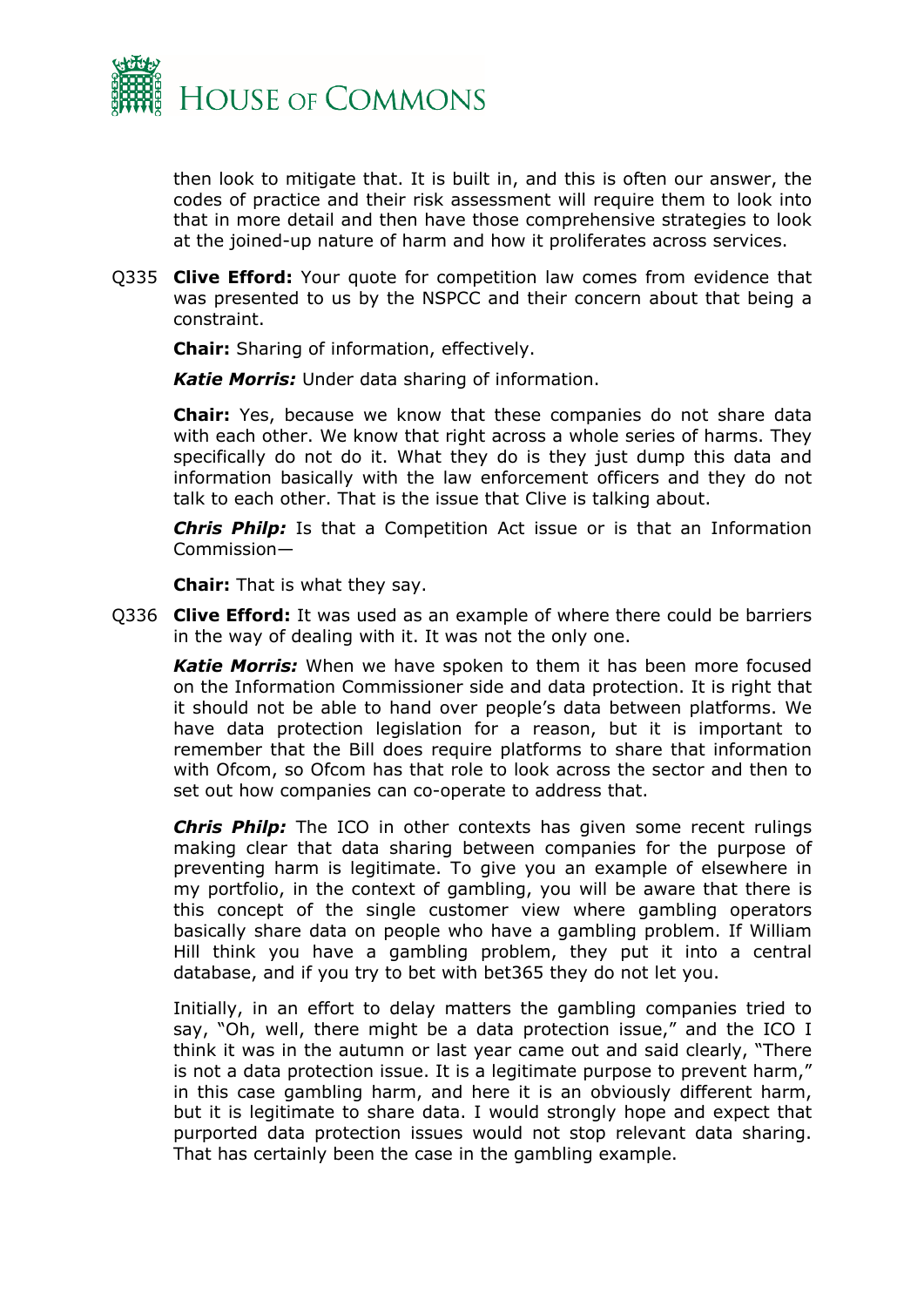

*Sarah Connolly:* Could I add to that? The other thing that of course plays into this is Ofcom's ability to horizon scan for new risk, so where Ofcom is concerned that something has happened, or that there is a new harm to, for instance, children, then it can mandate the companies to go away and do some risk assessment and look at that platform to see whether that harm is currently being dealt with or not, and then mandate the companies to do something about it. Ofcom will act almost as a clearing house for risk and force the companies to work together in this space.

Q337 **Damian Green:** I am fascinated by your Big Tech Unit. What is it meant to achieve?

*Chris Philp:* We do a lot of work with tech companies in a number of contexts. The context we are discussing today is the harm context. We also work with tech companies to try to encourage investment into the UK and make sure that when they are considering where to make investments they look at making them here. We have seen in recent months a number of big tech companies choose to make investments in the UK, which is a good thing. We want to create jobs here and we actively encourage them to do that. We try to create an environment where they want to make investments in the UK, and at the same time as discussing that with them, we have separate conversations on these kinds of topics.

Q338 **Damian Green:** That is quite interesting. Therefore, it is facing them positively saying, "Please come here. Please invest here" rather than a regulatory role?

*Chris Philp:* We have both sets of conversations. I am responsible for interacting with many of these firms, and we have both conversations at the same time. They have a choice where they can invest, anywhere in the world. We obviously want them to do that here. Google has a massive centre in King's Cross and lots of these firms have a big presence in the UK; we want to encourage that. As I said right at the beginning to the Chair, that in no way mitigates or diminishes our desire to make sure we keep our own citizens safe. All the things we are proposing in this Bill that are requirements on big social media firms are, in my view—I hope the Committee and Parliament shares the view completely reasonable things to ask these firms to do.

Q339 **Damian Green:** That is an interesting statement in itself, because what I am concerned about is the potential imbalance between the power and clout of Google, Meta and the other very big operators in this space, and the UK Government. I am struck that you have advertised for a Head of Big Tech Expertise at £50,000 a year. That is what Nick Clegg earns in a week. I hope you get the brightest and the best and that he or she is very good and conscientious, but that is the kind of monetary imbalance that the individuals will look at. How do you feel you can get a handle on these big tech companies? How can you assert control over them?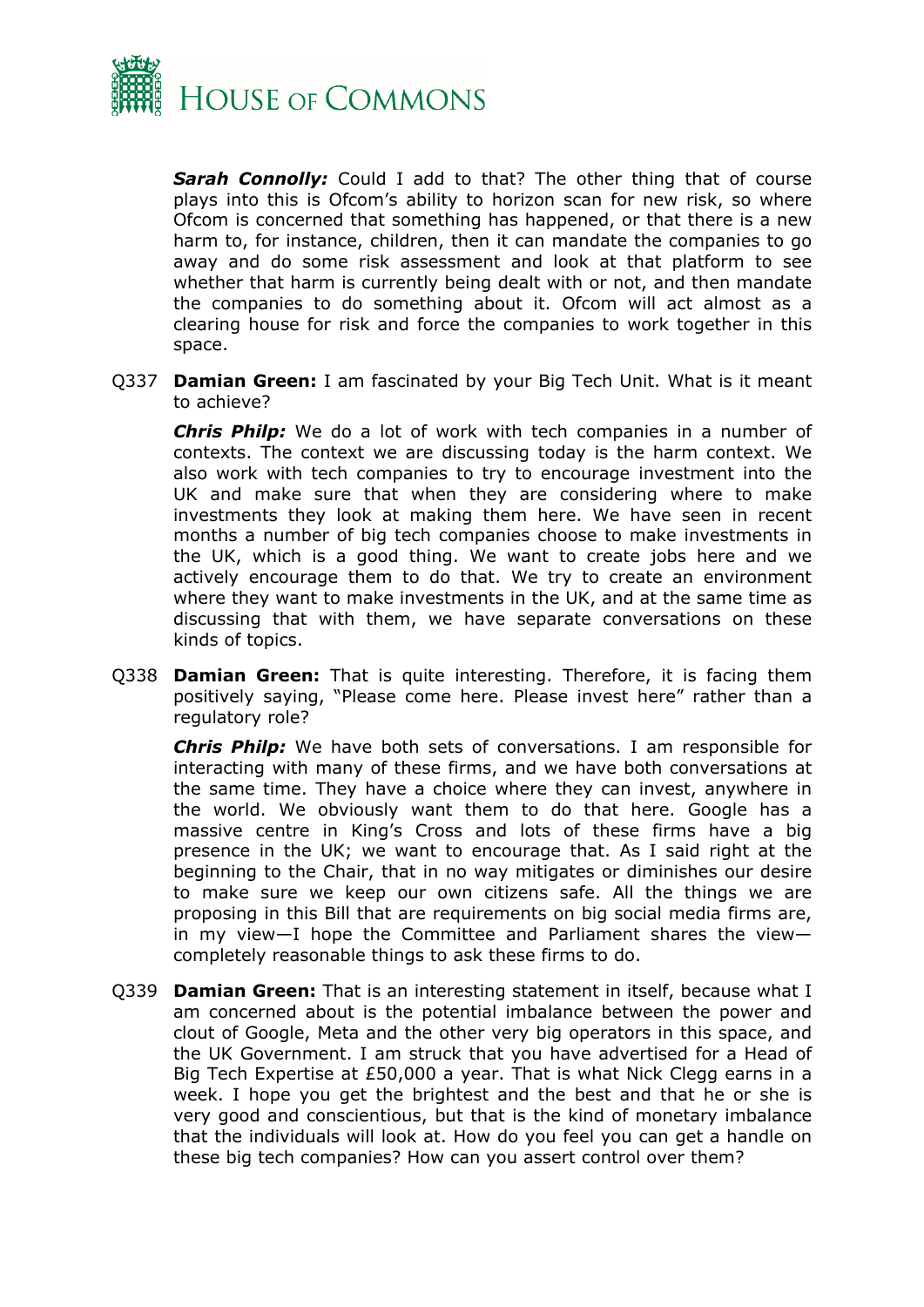

*Chris Philp:* It is a very good question. Clearly they are very big. They do have large amounts of money. They have a lot of lawyers and technical experts. They hire lots of people including, as we mentioned, one or two of our former confederates here. I think it is important first for Parliament to express its will extremely clearly. Parliament is sovereign rightly sovereign—in the United Kingdom, not Facebook or Google. We pass laws and we expect them to follow those laws, because we have been elected by the public and they are a commercial company, so law passed by Parliament is sovereign. That is the first level of protection, parliamentary sovereignty and parliamentary legislation.

The second point is that I hope that, as Ministers and civil servants, our primary duty is to the public interest. There is no way that I would consider, speaking personally, allowing myself in any way to be cajoled by these firms to dilute the measures that we think are necessary. In fairness, in the four and a half months that I have done this, I have not been cajoled or coerced by any of these firms. Maybe that is because they do not think I am important enough; I do not know. Certainly, some of them have raised some issues they have with the legislation, but my priority is public protection and I think that is the view Parliament will take as well.

Q340 **Damian Green:** My slight fear is that accidentally this unit will turn into a very useful and convenient lobbying route so that the power and influence flows the other way.

*Chris Philp:* That has not happened. To my observations in my experience in the last four and a half months, that has not happened. I have not been lobbied internally on this stuff. I have done lots of roundtables with the tech sector, big companies and small, and people like Facebook and Google have attended those sessions along with many others. I have listened to what they have had to say but just because they are very big does not let them dictate policy or have influence that is any different to that which any other organisation would have.

**Damian Green:** I think Sarah is aching to leap in.

*Sarah Connolly:* I am not sure I would say aching, but I was simply going to add that the unit that you were discussing is relatively small. It does exactly what the Minister says. Lots of different bits of government talk to these companies, and so part of the function of this unit is to try to do a bit of co-ordination across Whitehall. It is about being clear so that we collectively know what we are saying to the companies, rather than any internal lobbying.

Q341 **Chair:** Finally on the culture at DCMS, Oliver Dowden, the former Secretary of State stated at party conference, "People need to get off their Pelotons and back to their desks." Later down in the *BBC News* story there is a rather telling comment, "It comes after top civil servant Sarah Healey said she preferred working from home because she could spend more time on her Peloton exercise bicycle." Minister, do civil servants